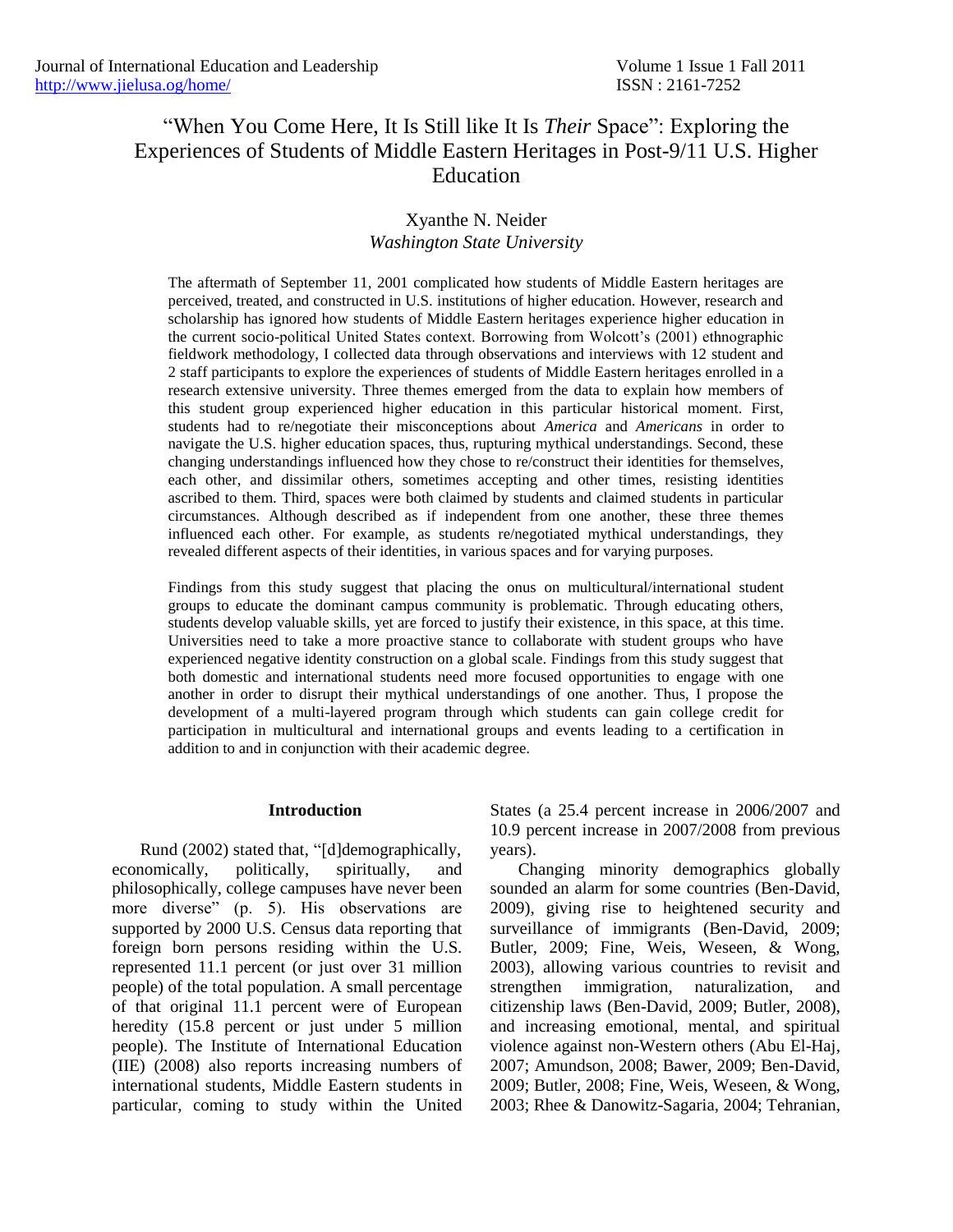2008). Following the events of September 11, 2001, U.S. citizens struggled with these same issues, renewing conversations about immigration, enacting legislation aimed at identifying, arresting, and detaining suspected terrorists (Uniting and Strengthening America by Providing Appropriate Tools Required to Intercept and Obstruct Terrorism (USA PATRIOT) Act of 2001 (H.R. 3162)), and implementing strategies to track international students through their academic careers (Student and Exchange Visitor Information System, aka: SEVIS) (Wikinson, 2002).

Finally, hate crimes against Muslims, persons of Middle Eastern heritages, or those perceived to belong to one of these groups have been on the rise. "National anger and the increasing rise of patriotism" (Wilkinson, 2002, p. 91) provided the impetus for violence against individuals real or perceived to be Muslim and quickly gave rise to ―fundamentalist Christian denominations‖ (El-Khawas, 2003, p. 49) on some college campuses. Data from both Hate Free Zone (2002) and the Federal Bureau of Investigation (FBI) Uniform Crime Report (UCR) (2009) demonstrate an increase in hate crimes against persons perceived as Muslim, Middle Eastern heritage, or both immediately following September 11, 2001, and remaining above pre-9/11 numbers into 2007. This information confirms findings from the Southern Poverty Law Center showing a 48% spike in identified hate groups after September 11, 2001 (2008).

# **Purpose**

U.S. higher education is seeing an increase of persons from this part of the world studying in colleges and universities. How students of Middle Eastern heritages experience post-secondary education in the current socio-political U.S. context has not been investigated and is not understood. This qualitative study explores the experiences of this student population using the following guiding questions:

- 1) How do students of Middle Eastern heritages experience post-secondary education in the current socio-political U.S. context?
- 2) How do students of Middle Eastern heritage navigate U.S. higher education?
- 3) How does institutional context shape the experiences of students of Middle Eastern heritages?
- 4) How does the larger post 9/11 United States socio-political context shape their experiences in U.S. higher education?
- 5) How can U.S. higher education better support/accommodate these students?

# **Theoretical Framework**

Scholars (Osei-Kofi, 2003; Tanaka,2002; Tierney, 1992) have stated that the questions we ask center upon what is wrong with the student rather than what is wrong with the institution. Much research and scholarship has centered upon exploring the deficits of students which brings different student groups into being as somehow deviant from an imagined norm. Therefore, this paper utilizes the theoretical framework of postcolonial theory to frame the study.

Understanding that "research... [is] ... undeniably also about power and domination… [and the]... instruments or technologies of research were also instruments of knowledge and instruments for legitimating various colonial practices" (Smith, 1999, p. 60) means that "knowledge, particularly in social research, must be seen as actively constructed and, accordingly, as not *neutral* but culturally and historically contingent, laden with moral and political values, and serving certain interests and purposes" (Howe, 1998, p. 14). Postcolonial theory is a theory about the history, origins, and purposes of knowledge and knowledge construction (Appadurai, 1993/1995; Bhabha 1999; Giddens, 2003; Hardt & Negri, 2000; Mohanty, 1984; Said, 1979; Spivak, 1999, Willinsky, 1998). As such, postcolonial theory allowed me to hold knowledge at the axis of developing research questions, choosing and critiquing relevant literature, selecting and constructing appropriate methodologies, and analyzing the data by asking: whose knowledge is this? Who benefits from this knowledge? What are the purposes of this knowledge? What and whose knowledge is privileged and valued? Who is worth knowing and in what ways? And, what are the consequences of said knowledge?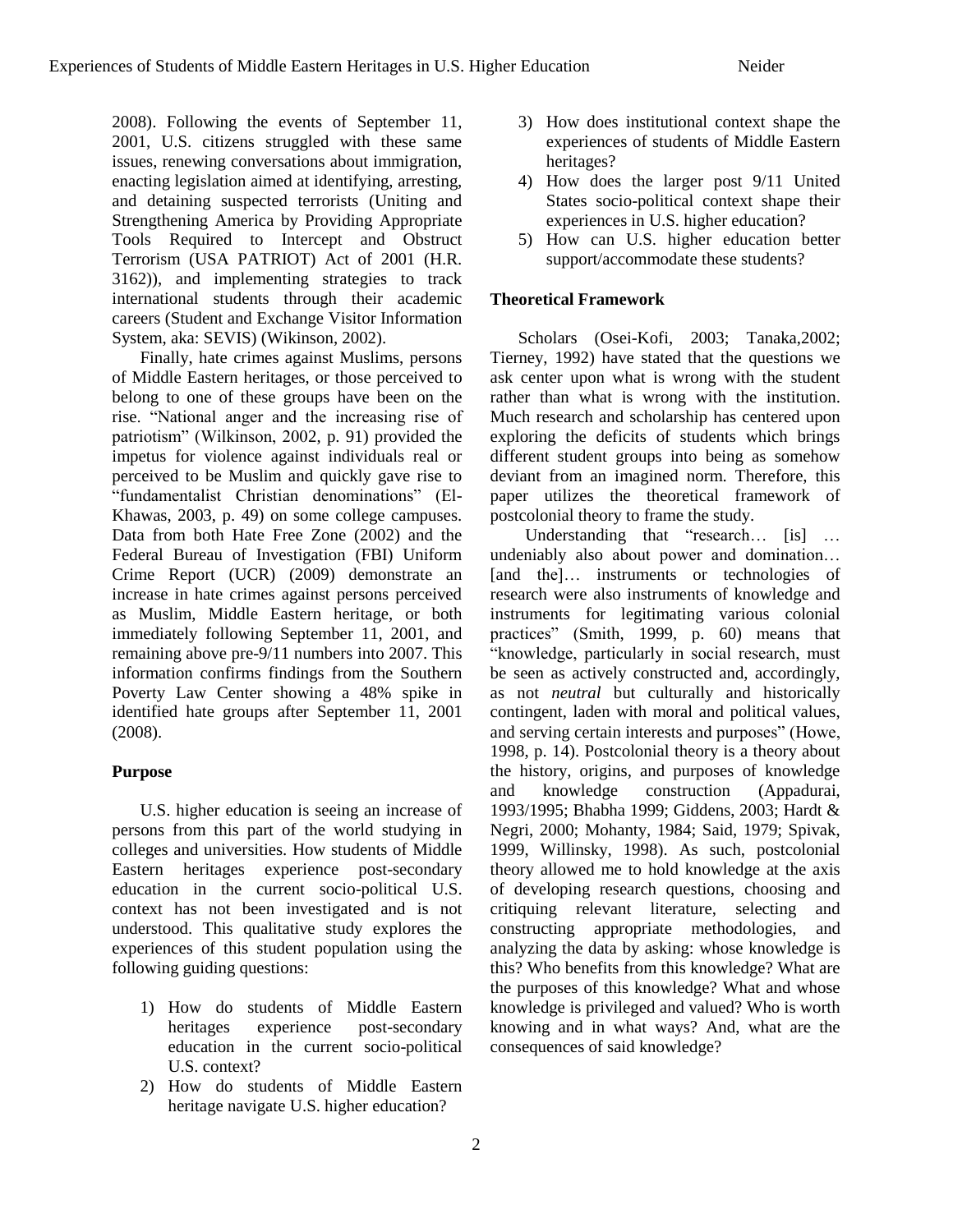# **Literature Review**

The review of the literature explores three themes discussed more fully below: environments, identity and higher education, and history. Campus environment literatures provide a useful framework to explore and understand the influences of environmental factors upon students and how students operate within the various environments. As the literature points to larger societal influences, I open spaces for new theorizing about the impacts of the larger U.S. society upon students of Middle Eastern heritages who have been simplified and characterized as trouble through media and governmental laws and policies. Multiple aspects of campus environments are shaped by those who work, live, learn, and study on campus and all of these actors bring with them world views that influence how they interact with particular groups of students. These behaviors shape the environment as significantly as do laws, policies, and formal university actions, creating welcoming and/or hostile spaces (Jayakumar, 2008; Hurtado, 1996; Hurtado, Milem, Clayton-Pedersen, & Allen, 1998). To investigate or explore student experience divorced from environmental influences only provides a partial picture of the dynamic life on college campuses. Further, divorcing environment from experience silences divergent voices, oft suppressed, and minimizes larger culpability beyond the individual student, thus placing the onus for *getting along* upon students.

No research was located that describes or analyzes students of Middle Eastern heritages' experiences and understandings in U.S. higher education. Instead, most recent literature focusing on students at the post-secondary level centers largely on marginalized domestic students (Ainsworth-Darnell & Downey, 1998; Einarson & Matier, 2005; Martinez-Aleman & Salkever, 2003; Pope, 2000; Torres, 2003) or on faith, spirituality, and identities therein (Love & Talbot, 1999; Parks, 2005; Stewart, 2002). Research that explored international students specifically explored friendships and relationships (Kalsner & Pistole, 2003; Smedley, Myers, & Harrell, 1993; Trice, 2004) and student stress, supports and success (Pritchard & Wilson, 2003; Ramsay, Jones, & Barker, 2007; Zajacova, Lynch, & Espenshade, 2005). Rarely were international students

specifically culled from the total number of participants (Einarson & Matier, 2005; Kalsner & Pistole, 2003; Pope, 2000; Torres, 2003). The most pertinent literature found was that related to international students as well as multicultural and multiethnic students, both umbrella terms, in which students of Middle Eastern heritages might fit. Of the seventeen articles surveyed only nine were found that peripherally attended to international students or multiethnic and/or multicultural students and their experiences.

Historical literature comprises the final section of the review and serves two purposes. The first purpose of exploring the history of education and higher education literature was to illuminate how higher education institutions grew to meet the needs of a multiculturally diverse society, how different groups became citizens and gained rights to education, and how those rights were extended, claimed, and in some cases, rescinded. Themes pertaining to international students, multicultural or multiethnic students, and cultural diversity trends and policies – both formal/legal and informal/implied were noted so as to establish historical context to situate the current research project in understanding the experiences of students of Middle Eastern heritages. In surveying these histories, postcolonial theory was used to bring the dominant taken for granted understandings to the fore in an effort to provide a more holistic interpretation of student experiences.

The second purpose of turning to this body of literature explores how history is remembered and memorialized, the legacies of the British model, and the legacies and lethargies of the German scientific model. To better think about this purpose, I drew from literature in cultural anthropology to better understand how science became institutionalized within the academy and the consequences surrounding this history. This exploration illuminates how, and in some ways, why particular groups are studied and the way in which research questions are asked, troubling dominant research and methodology paradigms.

### **Influencing Environments**

Scholars have sought ways to understand various components of campus ecology so that environments may be purposely created to facilitate positive outcomes, such as retention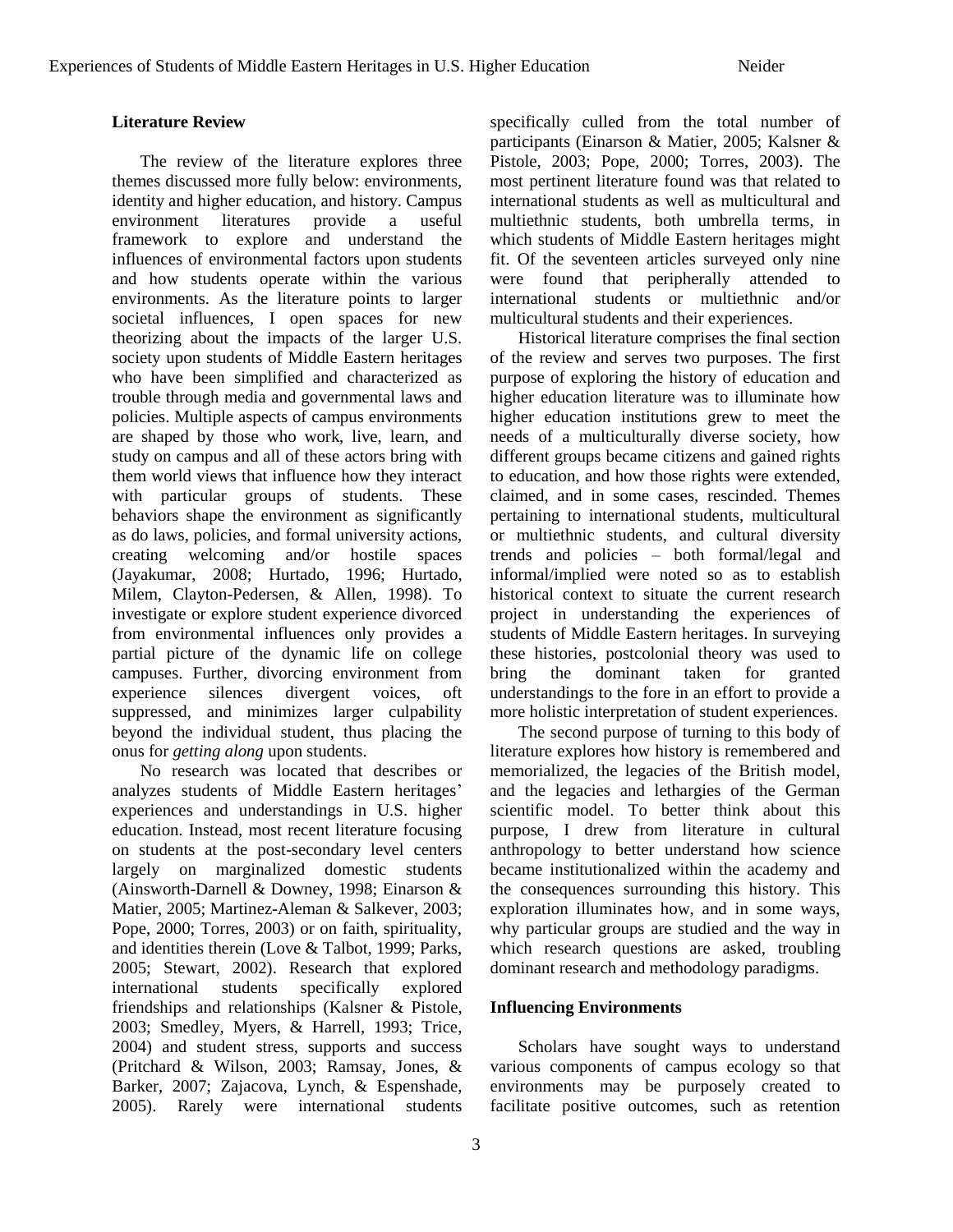(Ramsay, Jones, & Barker, 2007; Zajacova, Lynch & Espenshade, 2005). Moneta and Kuh (2005) discuss the "campus ecosystem" as a self supporting system made up of various subsystems (p. 67). Drawing from the work of Banning (cited in Moneta & Kuh, 2005) and that of Strange and Banning (cited in Hamrick, Evans, & Schuh, 2002), four common components or subsystems are said to operate in the larger campus environment: physical models, human aggregates, structural organizational models, and perceptual approaches (Hamrick, Evans, & Schuh, 2002; Kuh, 2000; Moneta & Kuh, 2005). These components contribute to a students' sense of belonging (Barr, 2000; Hamrick, Evans, & Schuh, 2002; Hurtado, 1996) which affects her/his ability to persist (Ramsay, Jones, & Barker, 2007; Zajacova, Lynch, & Espenshade, 2005), selfefficacy, perceptions of stress and ability to cope with adversity (Pritchard & Wilson, 2003; Zajacova, Lynch, & Espenshade, 2005). Scholars have also explored how elements of campus environments that are hostile toward some aspect of identity can be detrimental to individual students and thus compromise the value of education for all students (Abu El-Haj, 2007; Hartley, 2004; Hurtado, 1996; Locks, Hurtado, Nichols, Bowman, & Oseguera, 2008; Neider, 2009).

The campus environment is greatly impacted by the people acting with/in and on the university as "each type of environment reflects the characteristics of the people in it" (Hamrick, Evans, & Schuh, 2002, p. 91), as such, I pay special attention to the human aggregates and perceptual approaches. I explore perceptual approaches as a way to unearth various narratives operating above, with/in, and between the various components of campus environment.

The framing of identity is at once both a cultural process as well as a political endeavor. Identities are constantly in flux due to the power of others to re/inscribe meaning onto our being. Those who define groups of people or particular individuals occupy privileged subject positions within United States or Western society (Barker, 2005; Bauman, 2005; Leonardo, 2004). Historically, persons occupying privileged spaces were considered the bourgeoisie and were responsible for defining, identifying, and gate keeping culture; in fact, high culture was identified

as predominantly white, heterosexual, able-bodied, middle to upper class, Christian, and male (Barker, 2005; Leonardo, 2004; Lesko, 2001). It is against this backdrop of ideal *American* identity that specific identities have been forged in order to fill specific cultural roles in contemporary society, often times meeting multiple political purposes (Bauman, 2005; Leonardo, 2004). For example, Leonardo (2004) highlights how the Irish, once considered and named black, became white through social processes meant to increase and maintain "the white nation state" (p. 42). Subjects are written into being (Sameshima, 2007) just as they most certainly can be created by, through, and for political purpose (Bauman, 2005; Leonardo, 2004; Said, 1979).

The media, as educational apparatus, help shape public opinion. According to Moses (2007), "print media tend to be most used by people who are trying to find information to form an opinion on a given topic..." (p. 160). As such, negative media framings of persons from the Middle East who are also Muslim (Abu El-Haj, 2007; Buck-Morss, 2003, Rajagopalan, 2008) have influenced public opinion in ways that shape, change, and run current social and public policy. Contributing to the grand narrative of Middle Easterner as terrorist, this process seems to work in a way that goes largely unnoticed and seemingly naturalized; few call into question the *othering* of persons with Middle Eastern heritages across the globe or in local communities. This taken for granted normalization of *othering* Middle Easterners in society can best occur through one of the socializing systems/mechanisms in Western society: education.

As part of the human aggregate of campus environment (Hamrick, Evans, & Schuh, 2002; Kuh, 2000; Moneta & Kuh, 2005), teachers, professors, administrators, and peers all contribute to creating the culture of the institution. In some cases "[t]he values and norms of faculty and administrators presuppose minimal participation by minority students who have not been socialized into the beliefs and behaviors of the majority" (Richardson & Fisk-Skinner, 1990, p. 500). Just as institutional mission shapes the practice, day to day operations, values, and traditions of an institution (Barr, 2000) the values and beliefs of individuals shape their actions and behaviors. It is these actions and behaviors that contribute to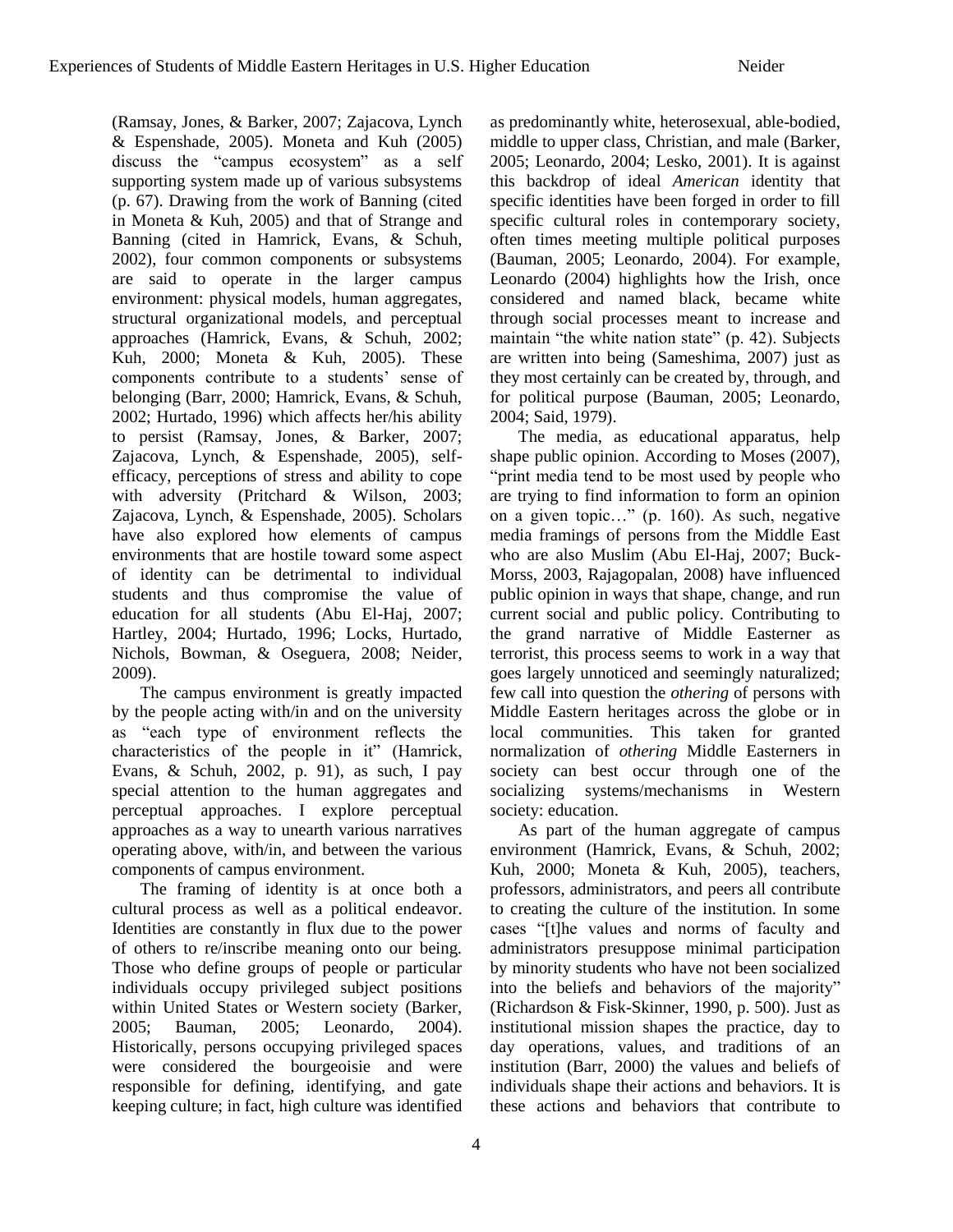shaping welcoming or hostile environments on campus and creating or limiting opportunities for students through official and unofficial campus policies, values, traditions, and practices. Further, these actions and behaviors guide actors at the state and national policy levels both formally and informally, which in turn affects and impacts the environments and community in which an institution must operate. All these factors contribute to how students perceive themselves and others, interact with one another and the institution, and continue along their individual developmental trajectories.

# **Identity and Higher Education**

Most literature about college student adjustment focuses on marginalized groups residing within the United States and builds upon student development theories (Ainsworth-Darnell & Downey, 1998; Cross, 1995, Einarson & Matier, 2005; McEwen, Roper, Bryant, & Langa, 1990; Martinez-Aleman & Salkever, 2003; Pope, 2000; Taub & McEwen, 1991; Torres, 2003). More specifically stated, research about how students adjust to college has predominantly centered on U.S. citizens who are African American (Ainsworth-Darnell & Downey, 1998; Cross, 1995; Einarson & Matier, 2005; Kalsner & Pistole, 2003; Pritchard & Wilson, 2003; Smedley, Myers, & Harrell, 1993), Asian American (Einarson & Matier, 2005; Kalsner & Pistole, 2003; Pritchard & Wilson, 2003; Smedley, Myers, & Harrell, 1993), Native American (Richardson & Fisk-Skinner, 1990; Smedley, Myers, & Harrell, 1993), or Hispanic/Latino/a American (Einarson & Matier, 2005; Kalsner & Pistole, 2003; Pritchard & Wilson, 2003; Richardson & Fisk-Skinner, 1990; Smedley, Myers, & Harrell, 1993; Torres, 2003) with little attention paid to groups outside of these domestic racial configurations. There is a growing body of scholarship that seeks to broaden our understanding about adjustment to college by exploring bi-racial or multi-racial students, international students, and students with multiple subjectivities (Kalsner & Pistole, 2003; McRee & Roper, 1998; Martinez-Aleman & Salkever, 2003; Tanaka, 2002). While the majority of the studies rely on survey or questionnaire data, all of the studies quantified the data, and many investigated domestic students rather than international

students, there is a growing need for current qualitative studies to more clearly understand the present circumstances of students of Middle Eastern heritages on U.S. college campuses.

Much like the media following dominant ideological assumptions, so too has the academy in its lack of research on students of Middle Eastern heritages which allows *common sense* kinds of understandings about these students to prevail. Silencing the stories of students of Middle Eastern heritages amalgamates their experiences into either the dominant cultural group's perspectives or those of marginalized groups sharing similar, yet different, experiences. The lack of research in this area also demonstrates assumptions regarding whose knowledge is valued and privileged, who is worth knowing, and in what ways different groups can be known. In order to develop a more holistic and vivid picture of how these broadly defined groups of students experience higher education in the United States and understand how particular research practices have continued to privilege methods of inquiry, it was also necessary to explore history of education and higher education literatures.

# **Legacies and Lethargies: Contemplating History**

It is through the remembrances of history that societies are formed (Briggs, 1996; Crapanzano, 1991; DeJorio, 2006; Friedman, 1992; Hardt & Negri, 2000; Spivak, 1999; Willinsky, 1998), citizens are brought into being (Spivak, 1999), and subjects are taught how to think about themselves and others (Crapanzano, 1991; Gupta & Ferguson, 1992; Hoeveler, 2002). Individuals come to learn of their position in the world through these remembrances and memorializations (Crapanzano, 1991; DeJorio, 2006; Friedman, 1992; Gupta & Ferguson, 1992); as such, these histories justify actions, inactions, and a politics of behaviors, defining domination and oppression (Hardt & Negri, 2000; Hoeveler, 2002; Willinsky, 1998).

As I considered the history of education and higher education, I attempted to uncover the many layers of meanings bound up in the literature. One layer addresses the rights and privileges of citizenship as that relates to education in terms of who gets educated, in what ways, and whether they can stake legitimate claims to that work (Abu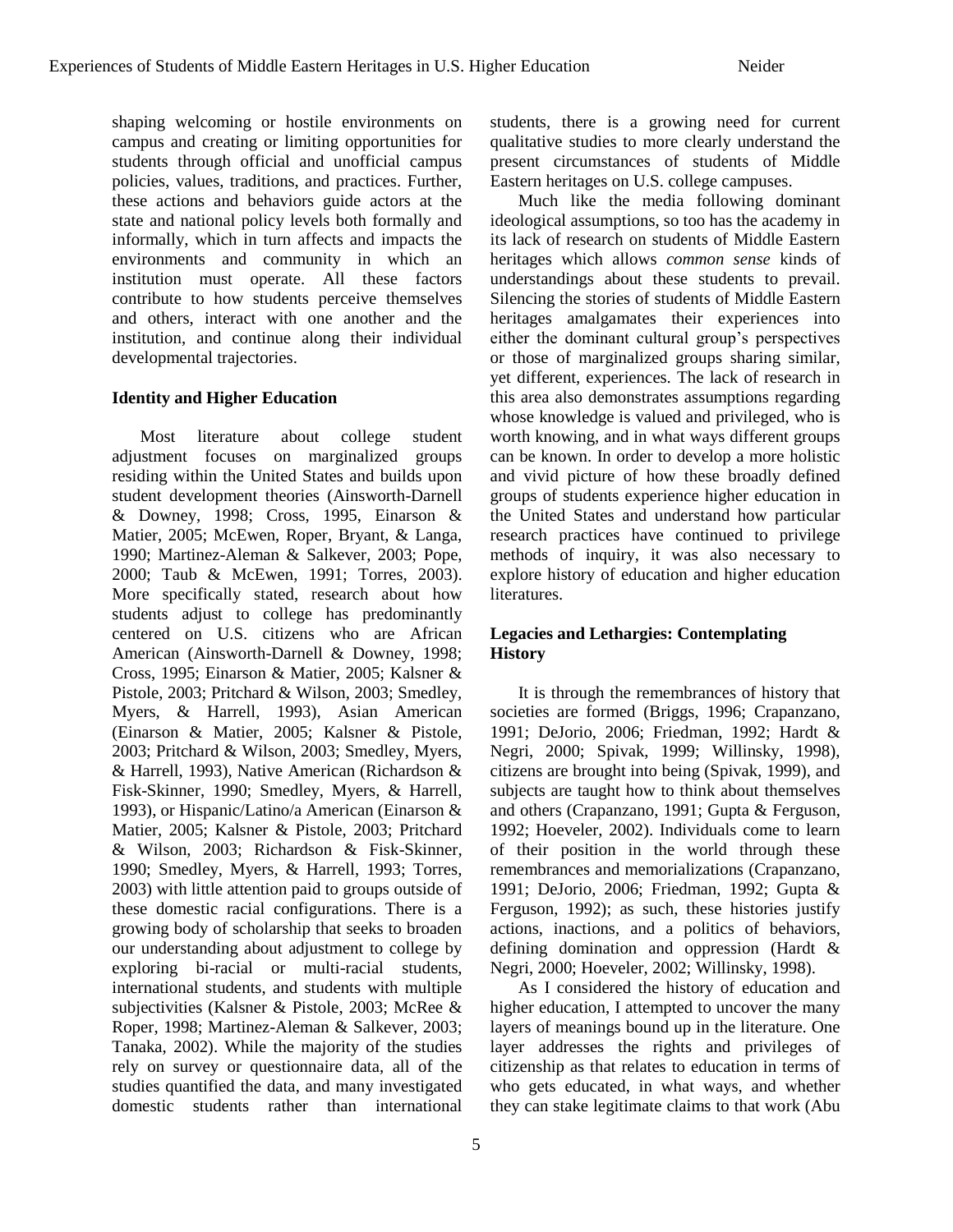El-Haj, 2007; Spivak, 1999; Spring, 2006, 2007, 2008). A second layer is the history of how education and higher education developed, expanded, and contracted in the United States through exploration of the British model and German scientific legacies in higher education (Lucas, 1994; Rury, 2002; Thelin, 2004). The third layer is the social construction of the history of higher education. Although the dates, people, and events in the history of higher education presented by Lucas (1994), Rury (2002), Thelin (2004), and others (Bok, 1982, 1986; Bowen, 1999; Geiger, 2000; Graham & Diamond, 1997; Levine, 1993, 1999; Rosovsky, 1990; Trow, 1999) are technically accurate, they all convey particular re/presentations of this history and demonstrate lethargies in who is studied and how studies are operationalized.

As the Middle Eastern student population is on the rise in recent years it is important to begin to learn about and document the experiences of these students, particularly as these experiences relate to how environments on college campuses are shaped for learning for all members of a university community. In constructing this history of the present, student voice needs to be re/presented. There have been several recent national and international events and policies that also need to be used to situate particular students and experiences within the reading of current higher education history. Theoretical perspectives that allow for more holistic re/presentation of student voice need to be used to more fully interpret and contextualize student experience. All of these observations call for the need of more narrative

and descriptive work to both accurately illuminate and honor the stories of student experience.

### **Research Methodology**

This study is situated within a qualitative methodology emerging out of a postcolonial theoretical framework (Appadurai, 1993, 1995, 1999; Bhabha, 1999; Briggs, 1996; Crapanzano, 1991; Friedman, 1992; Gupta & Ferguson, 1992; Leonardo, 2004; Lesko, 2001; Meyer, 2004; Mohanty, 1984; Said, 1979; Smith, 1999; Spivak, 1999; Willinsky, 1998). A postcolonial framework is concerned with who creates the knowledge, whose knowledge is privileged, the consequences of said knowledge, and for what purposes the knowledge has been created and will be used (Briggs, 1996; Crapanzano, 1991; Friedman, 1992; Gupta & Ferguson, 1992; Leonardo, 2004; Lesko, 2001; Smith, 1999; Willinsky, 1998). Since I am not a member of the group whom I have chosen to research, these questions have been re/located to a more central place/space of prominence within this research study.

This qualitative study borrows from an ethnographic study design (Wolcott, 2001), using interview, observation, and critical self-reflection methods of data collection. These methods allowed me to interrogate knowledge construction and ensure validity and reliability (Angrosino, 2005; Fontana & Frey, 2005; Saukko, 2005). Data is centered upon 12 student (see Table 1) and 2 staff interviews, observations of student interactions in public spaces for one complete cycle of activity, one semester (Wolcott, 2001), and researcher journal data.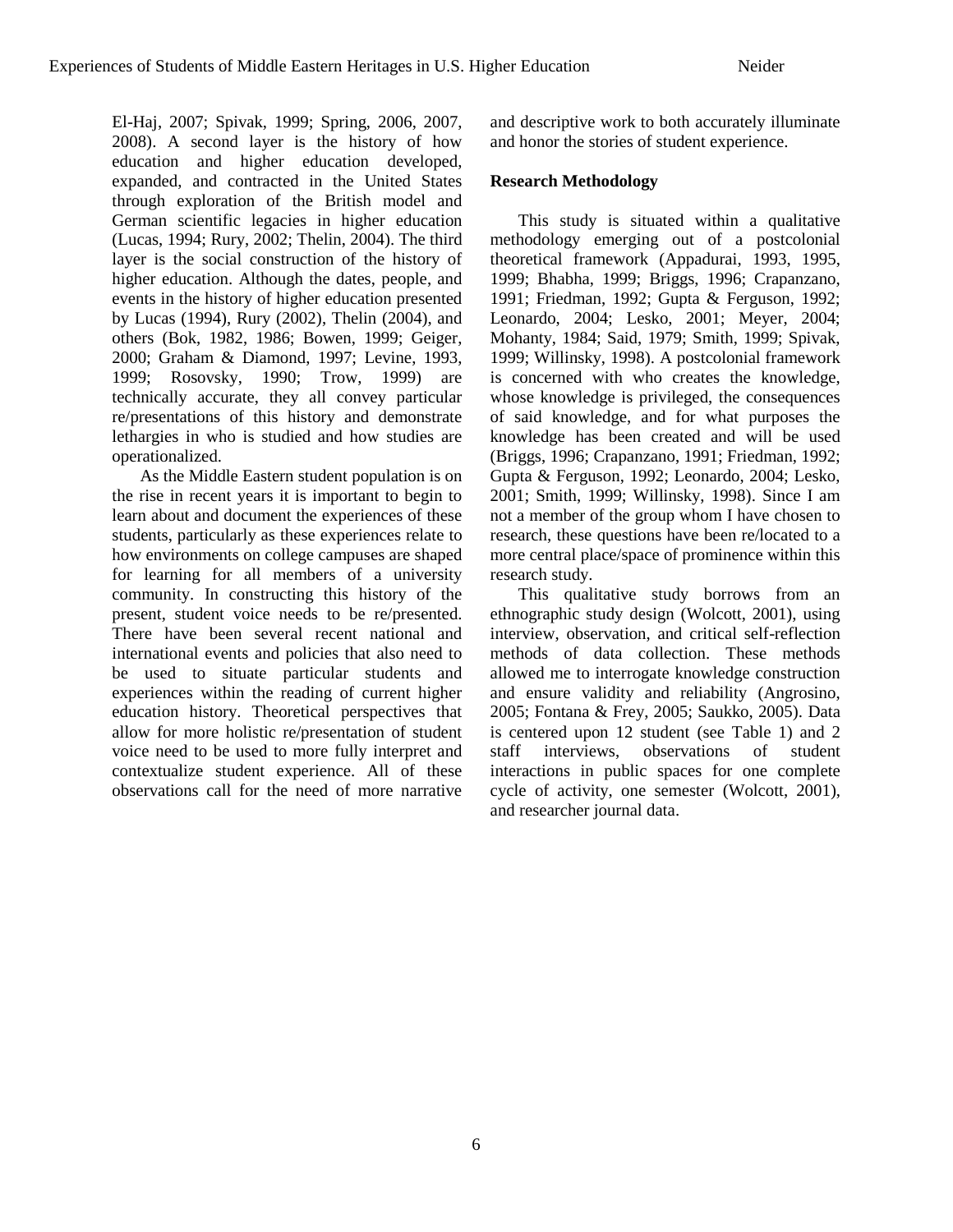#### Table 1

*Student Participant Demographic Data*

| Gender<br>(m/f)           | Age | U.S.<br>Citizen<br>(y/n) | Country<br>of Origin | Ethnicity               | Nationality                | Academic<br>Level | Academic<br>Program                   | Length<br>of Time<br>in U.S.          |
|---------------------------|-----|--------------------------|----------------------|-------------------------|----------------------------|-------------------|---------------------------------------|---------------------------------------|
| M                         | 19? | N                        | Palestine            | Palestinian-<br>Emirati | United<br>Arab<br>Emirates | Bachelor's        | Architecture                          | less<br>than<br>$\overline{1}$<br>yr. |
|                           |     |                          | Saudi                | Saudi                   | Saudi                      |                   | Agricultural                          |                                       |
| M                         | 25  | $\mathbf N$              | Arabia<br>Saudi      | Arabian<br>Saudi        | Arabian<br>Saudi           | Master's          | Economics                             | 7 mo.<br>1 yr. 2                      |
| M                         | 23  | N                        | Arabia               | Arabian                 | Arabian                    | Bachelor's        | Architecture<br>American              | mo.                                   |
| $\boldsymbol{\mathrm{F}}$ | 29  | $\mathbf N$              | Jordan               | Jordanian<br>Armenian-  | Jordanian                  | Ph.D.             | <b>Studies</b><br>Special             | 4 yr.                                 |
| $\overline{F}$            | 40  | N                        | Armenia              | Jordanian               | Jordanian                  | Ph.D.             | Education<br>Economics<br>and Natural | $1 \, yr.$                            |
|                           |     |                          | Saudi                | Saudi                   | Saudi                      |                   | Resource                              | 5 yr. 3                               |
| M                         | 26  | N                        | Arabia               | Arabian<br>Palestinian- | Arabian                    | Ph.D.             | Sciences                              | mo.                                   |
| M                         | 24  | Y                        | Qatar                | American<br>Libyan-     | American                   | Bachelor's        | <b>Business</b>                       | life                                  |
|                           |     |                          |                      | European-               |                            |                   | Political                             |                                       |
| $\mathbf{F}$              | 20  | Y                        | Libya                | American<br>Jewish-     | American                   | Bachelor's        | Science                               | 2 yr.                                 |
| M                         | 21  | $\mathbf N$              | Qatar<br>Saudi       | Qatari<br>Saudi         | Qatari<br>Saudi            | Bachelor's        | Architecture                          | $2+$ yr.<br>1 yr. 5                   |
| M                         | 25  | $\mathbf N$              | Arabia               | Arabian                 | Arabian                    | Bachelor's        | Architecture                          | mo.                                   |
| $\boldsymbol{\mathrm{F}}$ | 26  | N                        | Libya                | Libyan                  | Libyan                     | n/a               | n/a                                   | 5 mo.                                 |
| $\overline{F}$            | 21  | $\mathbf N$              | Libya                | Libyan                  | Libyan                     | n/a               | n/a<br>Civil                          | 4 mo.<br>2 yr. 7                      |
| M                         | 24  | $\mathbf N$              | Jordan               | Palestinian             | Jordanian                  | Master's          | Engineering                           | mo.                                   |

Fieldwork was conducted on one Northwest, Comprehensive Doctoral granting, Land Grant university campus (Carnegie Classification, retrieved, 09/27/2009). Participants were identified and selected through time in the field with campus student groups (the International Student Center, the Middle Eastern Student Association) organized to meet the needs of students of Middle Eastern heritages.

Analysis of data followed a constant comparative method (Bogdan & Biklen, 2003) and unrestricted coding of the data (Strauss, 1987). Axial coding (Strauss, 1987) allowed further

interpretation of the original 19 codes which developed around 5 axis points. Through these methods, regularly returning to the postcolonial theoretical questions about knowledge, utilizing a recursive funneling process (Miles & Huberman, 1985) and reflexive practice, 3 themes emerged from the data: rupturing mythical understandings, complicating identities, and claiming spaces.

### **The Data**

The three themes are all highly interconnected, each reliant upon the other, similar to a three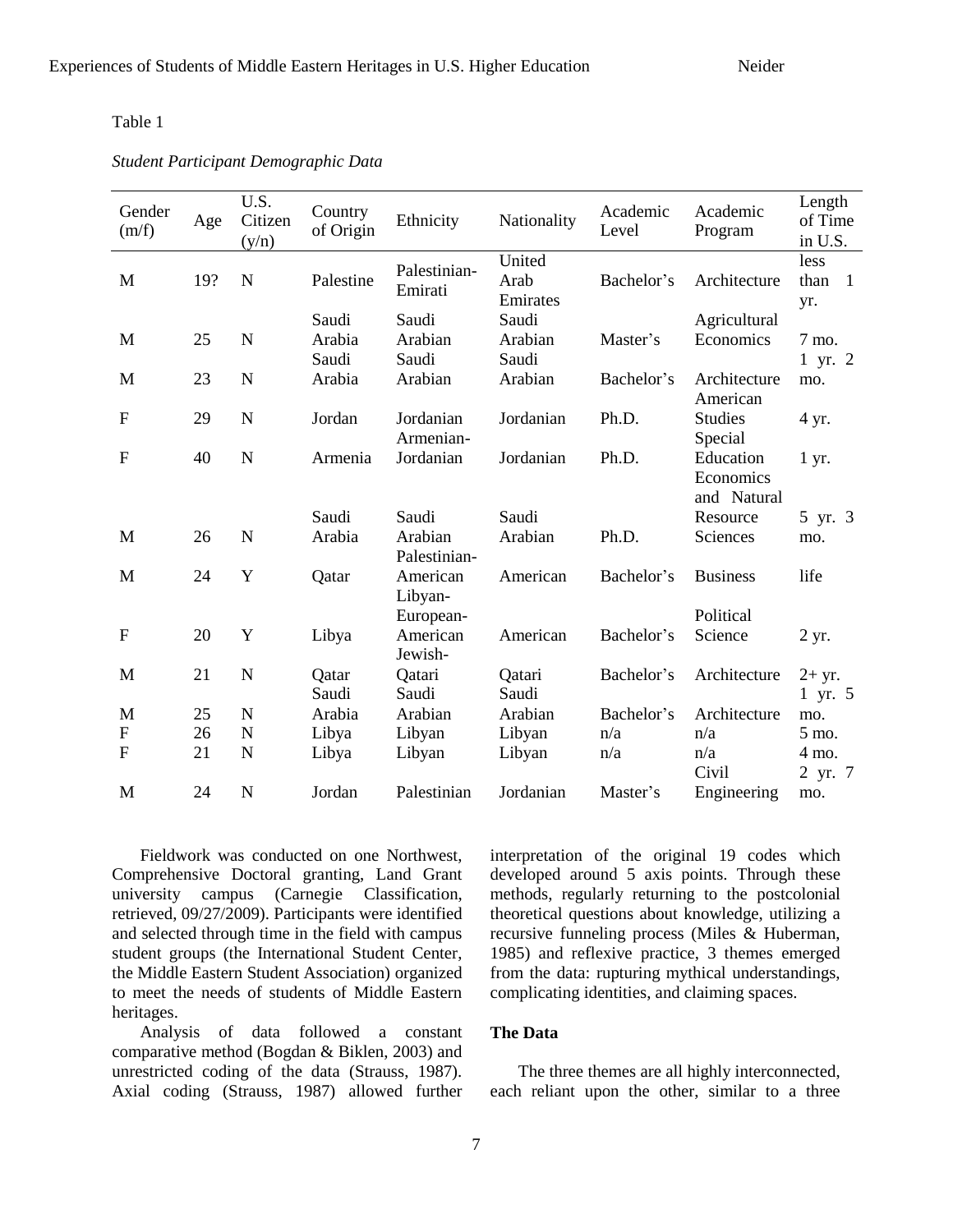pronged spirograph with no clear beginning or end.

# **Rupturing Mythical Understandings**

This first theme explored sources of foundational knowledge each student held before coming into the United States and the mythical knowledge constructions of groups or challenges to those mythical assumptions. This theme explored how students came to understand themselves within the world, how they understand themselves in relation to others, and how myth is constructed for individuals from these foundations. For example, many student participants believed in the mythical *American* as being tolerant of multicultural others and the U.S. as a melting pot, where race, ethnicity, and religion blend together in harmony. The assumptions held by students was a result of their relationship with the governments of their countries of origin – in some cases, the country was the United States. These myths were also challenged as students came face to face with instances of intolerance and ignorance which was, in part, due to mythical constructions of the Middle East and those of Middle Eastern heritages. One participant recognized these tensions in two comments he made:

> It's just the culture, the type um…it's just there's not a lot of diversity in…not as much diversity in other countries as in the United States…Here a lot of peoples are from different backgrounds and that kind of makes them understand each other. They've been in the same country for so long and they've finally been trying to…as much as they can, to understand each other.

He later stated that although "everyone, most of the guys [in the dorm] are really nice. But umm…I still have to be careful, that's I believe that people of that age umm…they're not, they don't understand a lot about people." Constructing *Americans* as multiculturally aware while also noticing that one still has to remain cautious against different forms of racism was a concern for this student participant. His quote speaks back to much of the literature (Al-Sharideh & Goe, 1998; Ramsay, Jones, & Barker, 2007; Trice, 2004; Zajacova, Lynch, & Espenshade, 2005) by addressing underlying or covert hostilities that Hurtado (1996) alluded to when she spoke of

racism on campus taking on "a sophisticated" guise" (p. 488).

A few students mentioned how by being in the U.S. "you have seen the world" without having to travel all over, further supporting and more deeply entrenching the mythical multicultural *American*. In fact, the Palestinian Emirati student I observed was identified by the Middle Eastern Student Association adviser as seeming the most "*American*" in the group of all domestic students – some European American, some of various Middle Eastern heritages, and others from various cultural and ethnic backgrounds. The observation seemed surprising for a student who'd never travelled to the United States before attending university. However, he had lived in two of the world's largest metropolises, Singapore and Dubai. His appearance of *Americaness* complicates ideas of what it means to be *American* but also speaks to DuBois' (1903/1996) "double-consciousness" and Trice's (2004) work which implies that those international students who could more easily pass as European American were more quickly adapted, accepted, and thereby assimilated into the dominant culture of the university.

As more people relocate and cross borders, this movement of people complicates situated understandings of the world for those moving about as well as for those residing within the physical locations to which people relocate. Notions of *Americanism* are troubled by how those coming to study in the U.S. perceive the culture and feel accepted within the borders and boundaries of a U.S. context as well as what constitutes an *American* and under what circumstances a person might be thought to demonstrate *Americaness* (Abu El-Haj, 2007). Multiculturalism is touted by both those residing with/in the U.S. as well as those coming to the U.S. as a benefit of living within this context, however, student participants' experiences also troubled how domestic students, and at times professors, negotiated the multicultural spaces, which is further discussed in the spaces theme. Historical understandings of the world affect how individuals construct the self and are constructed by others (Friedman, 1992; Gupta & Ferguson, 1992), as well as how one behaves within it and the experiences in which one chooses to participate (Gupta & Ferguson, 1992; Hurtado,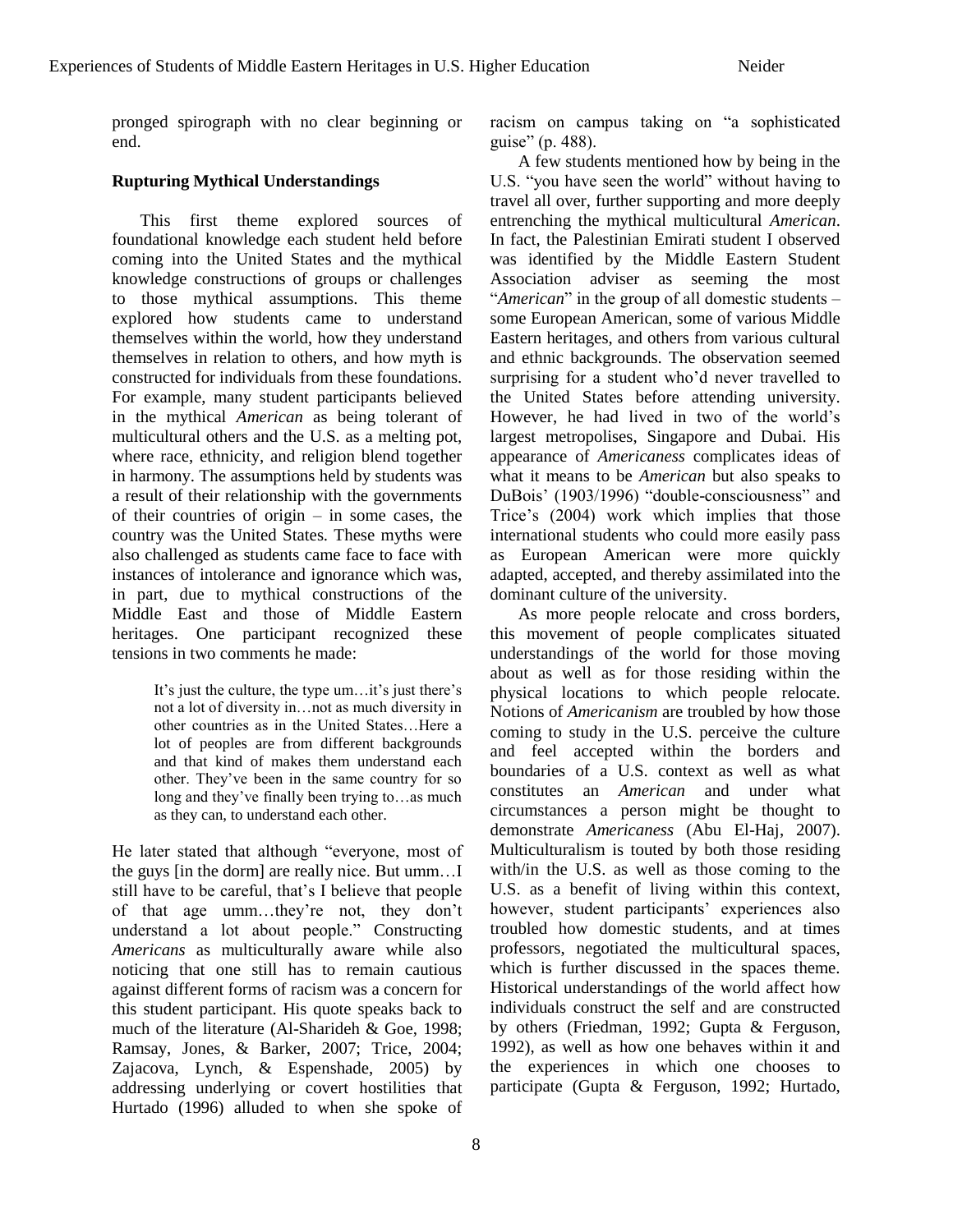1996; Hurtado, Milem, Clayton-Pedersen, & Allen, 1998; Jayakumar, 2008).

# **Complicating Identities**

This second theme centers on identities and complications in re/constructing self and each other as well as re/constructions by others. As students worked to navigate particular spaces and situations, they re/constructed their identities and the identities of each other in ways that preserved their sense of self and community, and sometimes challenged how their group was constructing them. Students were also actively being re/constructed by others to fit particular subject positions for different and sometimes divergent purposes. These re/constructions were context bound, which lead into the third theme.

Constructions of the self often were employed by the student participants as a method to re/situate or re/position their own identities in ways that they could re/claim ownership over the constructions. The act of constructing their own identities was most active when they were faced with constructions they found inadequate or unacceptable. At times the constructions of identity came from members of the Muslim or Middle Eastern community and at times from members outside of it. Regardless, student participants sought agency in constructions of the self which both resisted and supported constructions placed upon them. There was also a third space, a neutral space, or space of chaos and freedom (Scheurich, 2001), where the student participants' identities were a construction of the self, by the self, and for the self.

Finally, student participants were also actively being constructed by others. Since this paper focuses, in part, on perceptual approaches (Hamrick, Evans, & Schuh, 2002; Kuh, 2000; Moneta & Kuh, 2005) that operate in the larger campus environment, exploring the ways in which students of Middle Eastern heritages are constructed by dissimilar others on the college campus is a salient subtheme. For example, students experienced covert re/constructions of identity by other students, faculty, and staff. An example of this occurred during a MESA meeting one evening in September:

A young man comes in to the MESA meeting at the end of our introductions. The advisor finishes up the activity before asking the young man to introduce himself. He is a tall thin white male, dark hair, wearing glasses and carrying a back pack. He does the activity and after his introduction, before anyone else has an opportunity to speak, he announces that he is an undergraduate in Business and is researching Bahrain. He needs to make contact with someone with business experiences or knowledge of Bahrain. His intro takes 2-3 minutes and it seemed weird, out of place, and an aggression of white male privilege as the meeting was already going on. The meeting moves on with a little bit of acknowledgement about his request/demand. As we collaboratively construct the agenda he chimes in again about his research needs asking that this be put on the agenda...again weird that he would assume that his individual need would outweigh the group/communal need...his item is written on the agenda. (Observation Notes, 9/24/2008)

The student brought up his need three times during the meeting. Finally, after the third time, a Saudi student said, "I know somebody. I'll put you in touch with him." At that point, the meeting continued with normal business. That this student did not apologize, was demanding (although not overtly disrespectful), and did not attend another MESA meeting indicated that he felt he had the *right* to come to a multicultural student center, assert his need, and divert attention from the business of the group until his need was met. His actions further support statements made throughout this paper about which aspects of a Middle Eastern heritage are determined as worth knowing, for what purpose, and by whom. When European Americans approach members of the group, it is frequently for a particular first hand knowledge that can easily be appropriated and used in unintended ways. Coming to a group to find a Bahraini so one can write a term paper, demonstrates what various actors on campus determine is worth knowing about the Middle East and those of Middle Eastern heritage (Lesko, 2001; Willinsky, 2001). How others construct the identities of students of Middle Eastern heritages determine accepted interactions and behaviors by those in the dominant group towards those of Middle Eastern heritages. Once again, these subthemes do not work independently within this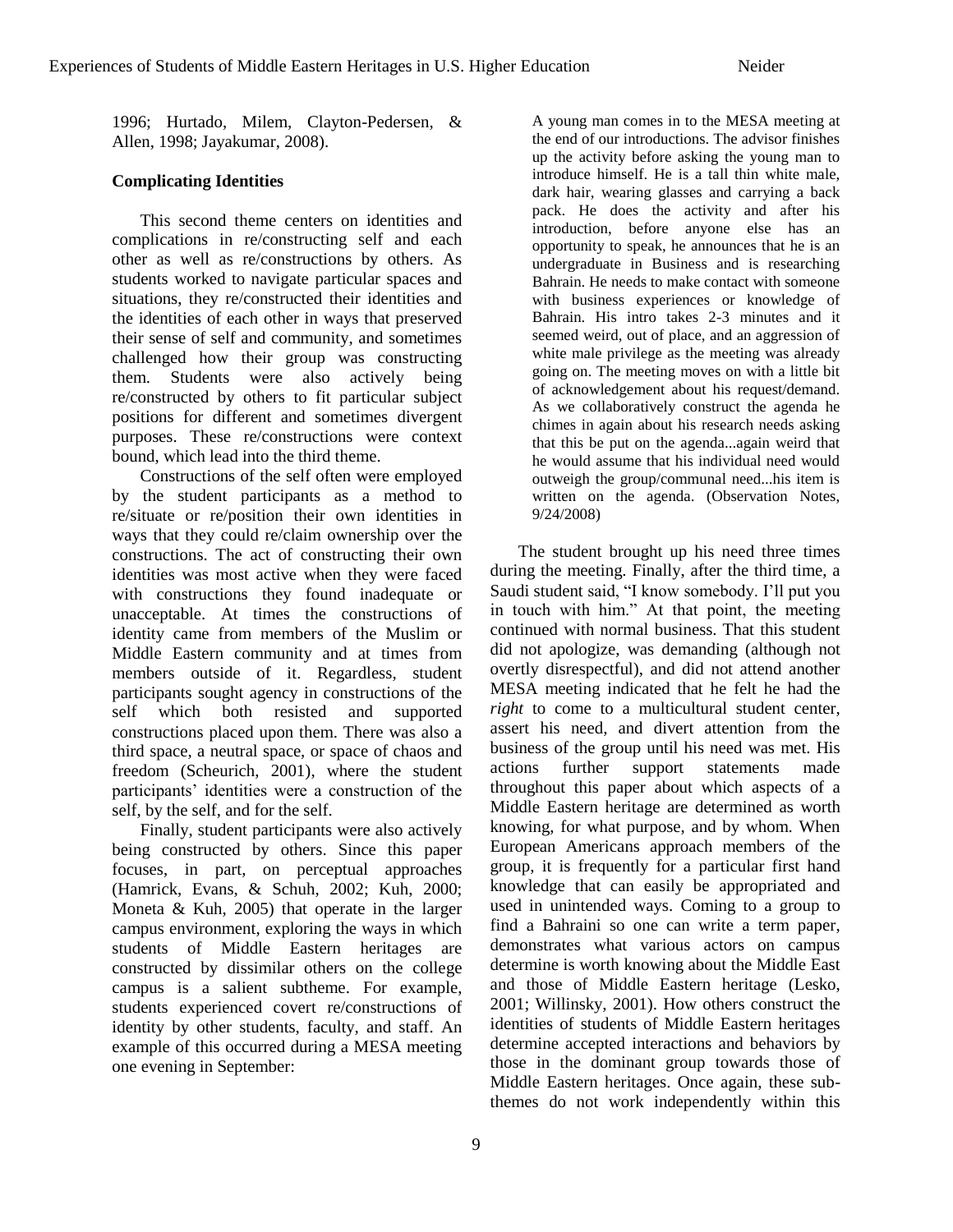theme or between the larger themes of myths and spaces; instead they are intertwined like a thread through fabric.

# **Claiming Spaces**

How, when, and under what circumstances a student could claim any particular space or be claimed by that space was influenced by a variety of forces. The depth of students experiences were impacted by a variety of occurrences happening outside of physical spaces, as well as at the international, national, and local levels. The spaces are real, imagined, virtual, and physical. Individuals can make choices to occupy or enter into spaces and at times spaces may enter the person. In this definition it becomes increasingly difficult to identify the parameters of a space; rather the borders and boundaries are permeable and fluid. One space can leak into another space influencing the feel, the climate, the size, and the power of that space to influence other spaces, indicative of campus environment literatures (Hamrick, Evans, & Schuh, 2002; Kuh, 2000; Moneta & Kuh, 2005; Richardson & Fisk-Skinner, 1990). Therefore, a space can exist along a continuum, from the tangible to the intangible, impacting identities and at times intersecting with myth.

This theme explored the various spaces participants operated within, which spaces they could lay claim to, and in what ways they could claim a space. I expand upon the definition of campus environments to include spaces outside of a campus that still impact the actors within a campus (Hamrick, Evans, & Schuh, 2002; Kuh, 2000; Moneta & Kuh, 2005; and Richardson & Fisk-Skinner, 1990). Each space seeps into the next with some spaces felt throughout all the spaces described. Four spaces are presented: global, international, national, and local. I've envisioned these four spaces along a spiraling funnel-like continuum with global at the wider opening because it operates with/in each of the other spaces and hovers above. As the funnel spirals downward, more finely nuanced interactions occur between participants and spaces. Through this, a more complete picture of how students of Middle Eastern heritages experience higher education in the United States is illuminated.

One participant spoke of one experience he had in England while at boarding school, the implications this experience had on other parts of his life, and how he chose to claim other spaces.

> *Participant:* Okay, well um…I um…there's ahh…um…a story that I've never, I didn't tell a lot of people, it's kind of something that I just don't want to like think a lot about and 'cause it happened a long time ago. When I was younger I used to be in a boarding school in England. It was right after the 9/11 thing that...it's just I saw how people um…instantly changed the way they think about people from the Middle East. We went from being respected to being hated you know. And um…there was a time that I was um…assaulted um…and I was um…someone tried to beat me with a cricket bat…And I had um…a few…fractured bones in my face, yeah. That's why people should be more careful when they go out.

> *Interviewer:* Yeah,…but…yeah, but people shouldn't have to be careful…

> *Participant:* Yeah, you're right I just um…I thought about this a lot and I don't think it's something that will change in my lifetime it's just something that um people have to live with and people have to live with. You have to know how to deal with situations like this.

> *Interviewer:* Sure…So does that event in your life, does that change how you choose to participate in things on campus? Like maybe what events you might go to or what groups you choose to join?

> *Participant:* It does, I mean I try to be…nice to everyone and I think for the most part I am…in the beginning I try to stay away just to kind of see what kind of people they are and then maybe get closer and join…I just…it's hard to just um…put yourself out there and just you know join everything quickly and...

This story confirms and is reminiscent of what persons of Middle Eastern heritages around the globe have experienced as documented by multiple scholars and authors (Abu El-Haj, 2007; Amundson, 2008; Bawer, 2009; Ben-David, 2009; Butler, 2008; Fine, Weis, Weseen, & Wong, 2003; Rhee & Danowitz-Sagaria, 2004; Tehranian, 2008). This student learned through his experience that his relationship with a host country of which he is not a citizen, is tenuous, at best, and potentially dangerous. He came to understand that he may face varying levels of hostility within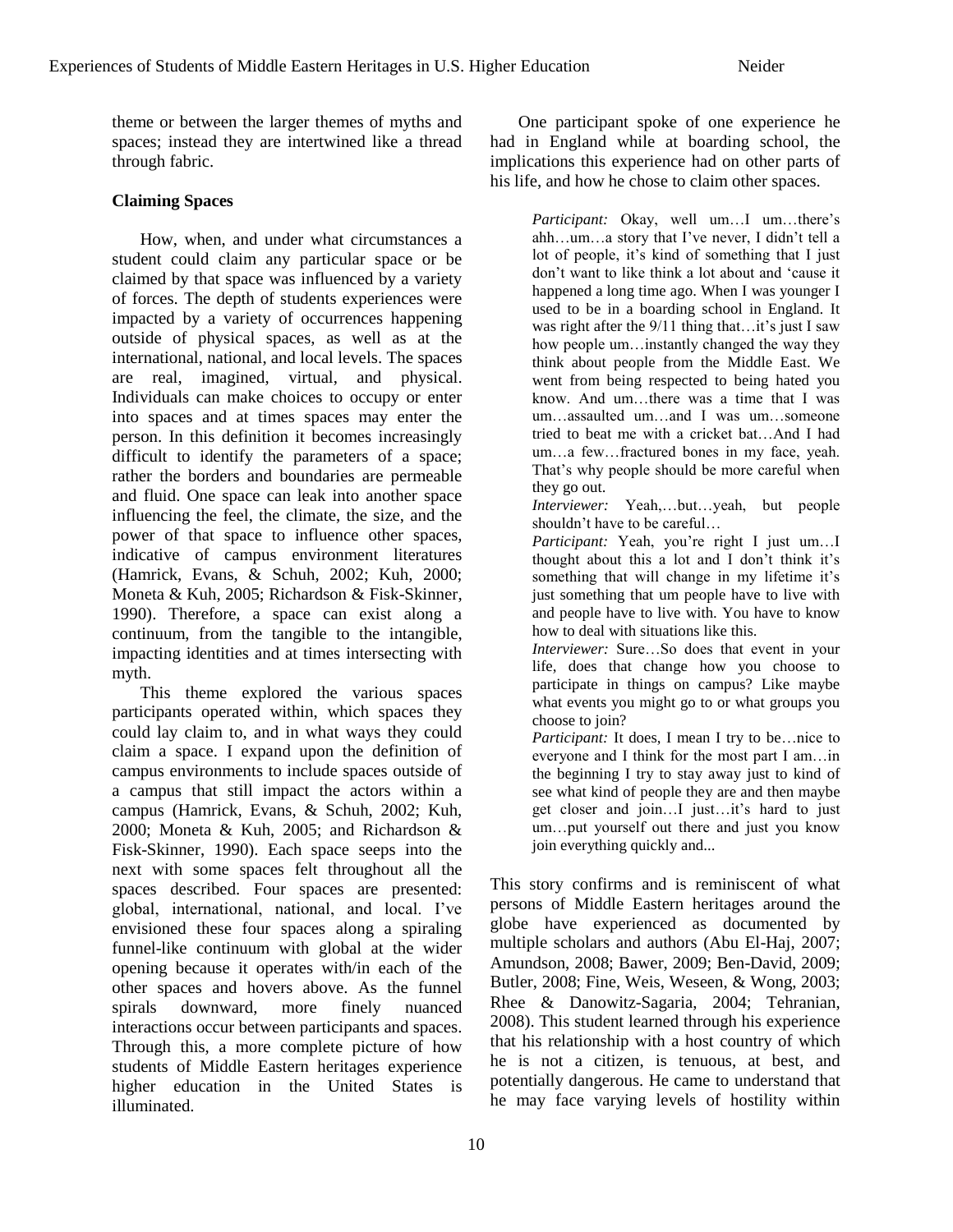spaces. As such, this incident educated him about how to claim certain spaces, as well as, when and how to claim and construct his own identities for those spaces, speaking to the interconnected fluidity of these themes. His experience highlights the global space by way of the actions and behaviors of those who assaulted him. Their actions exemplify how people are influenced by larger social forces, such as media and politics, which hover above any particular space. Since this student's experience occurred during his studies abroad from his own country, it is indicative of occurrences at the level of international spaces. This assault left him feeling that he had to carefully negotiate the U.S. national space and remain conscientious of his surroundings at the level of local spaces.

A second participant recognized the power laden in a U.S. space. She said:

> It's also about the space if I can say it like that. When you come here um…It is still like for me like it is "their" space, by their, I mean like white Americans. You still feel that because you go there, they're everywhere like when you go to Starbucks it's definitely theirs. Because you know as a student, I'm here because of the university so when I come to the university I feel like I have a claim here. At least I'm paying, you know.

Coming to understand one's positionality in the world is a process of interactions with people, places, memory, and myth, which contribute to an overall sense of comfort in various spaces. As students negotiated the often complex identities ascribed to them, they learned how to navigate particular spaces at a variety of levels. Each space impacted the next space and individuals' behaviors within subsequent spaces. Students travelled the world through ethnoscapes learning about which spaces they could claim and how those claims would be met in sometimes violent ways. Although efforts were made by the International Student Center and many interactions were often positive, some had racial undertones, expressed anti-Muslim sentiment, and continued to trouble the grand narrative of U.S. multiculturalism. Students' participation in local spaces reflected the sometimes contradictory nature of their relationship to U.S. laws, policies, and practices in terms of what rights are afforded them, in what

spaces, and how the rights are often unevenly applied.

Whether by intent or purpose, political or economical, experiences in spaces had consequences for the individual students and contributed to their sense of being comfortable and moving about within the world. Spaces are constructed by who can claim any particular space, at any particular time, and in particular circumstances. Much like a spirograph, these themes interconnect and cycle through and between themselves and the other, creating clarity and distortion. As Patti Lather (2007) has stated, qualitative research is messy and these data exemplify that idea. Knowledge and knowledge construction is a common thread which ties these themes together by asking three key questions: whose knowledge, who does the knowledge serve, and for what purpose?

# **Conclusions**

Much of the campus programming about the Middle East and Muslims is organized by student groups. The advantages of student-led programming are the benefits that are gleaned by the student organizers who gain valuable professional, networking, and leadership experience. The campus benefits by being able to offer wider diversity of programming for little to no cost. Domestic students benefit from hearing the voices of those who occupy particular subject positions. Opportunities for a broader education are presented to other international and domestic students, although when domestic students are reticent to interact with students of Middle Eastern heritages, they are less impacted by this programming (Jayakumar, 2008). Or if they attend the events, one has to wonder how often misconceptions go unchallenged.

There are also disadvantages in placing the onus of education upon the students who have been marginalized through the media, popular discourse, politics, and Western understandings of history (Richardson & Fisk-Skinner, 1990). It contributes to creating a heightened awareness of identities, and forces students to justify their own experiences and knowledge of the world, similar to Tanaka's (2002) assertions. As with the Civil Rights Movement in the United States, issues pertaining to the Middle East and persons of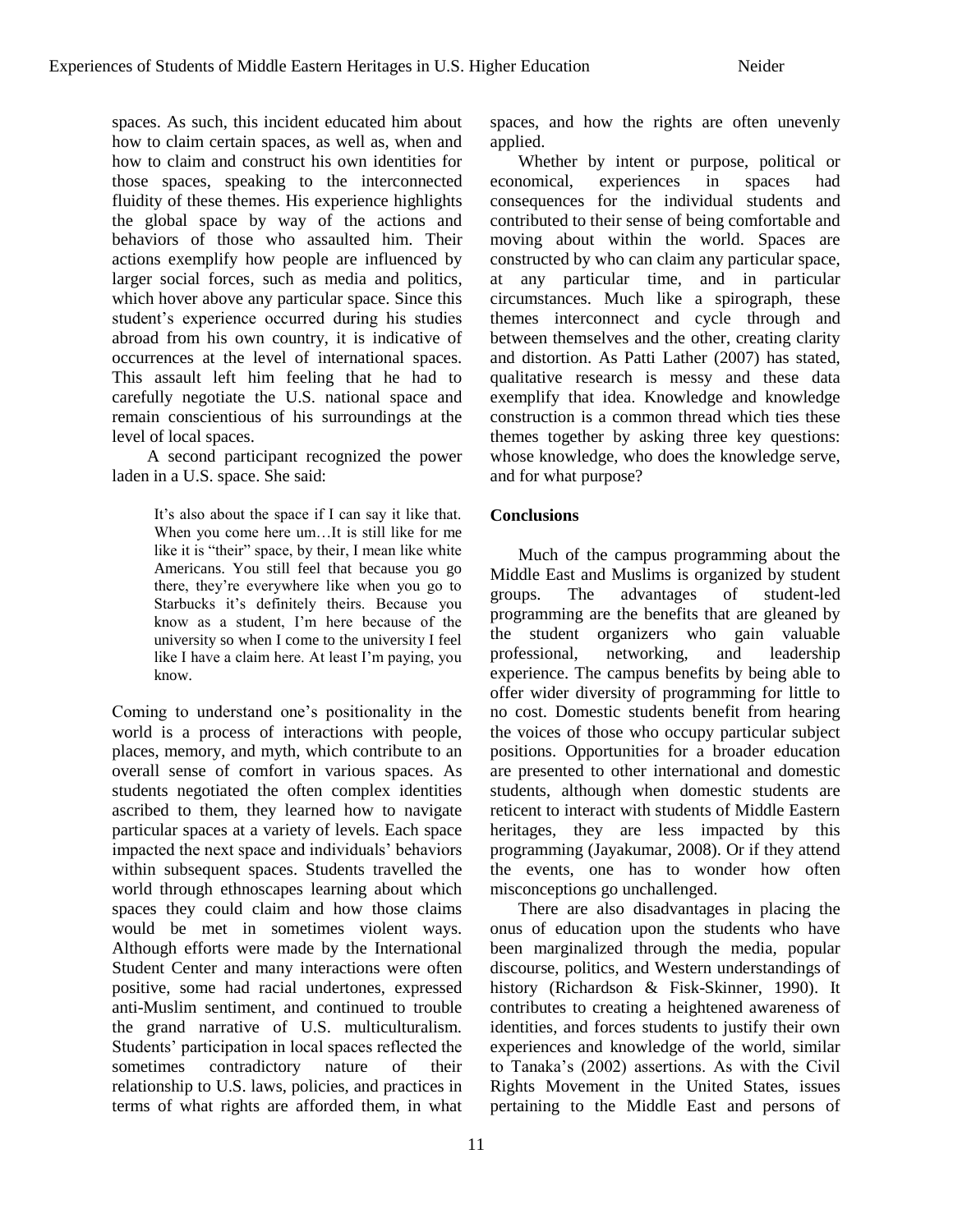Middle Eastern heritages may have difficulty gaining legitimacy among a larger audience until the dominant group can claim some ownership or interest in the issue (West, 2001). Many scholars (Ladson-Billings, 2003; hooks, 2004; West, 2001) recognize that civil rights and other social or equality movements only gained momentum when the issues involved could be shown to have connection with issues of oppression impacting some European Americans, such as white women.

A heavy emotional toll as well as the time and energy that go into organizing campus events may be detrimental to students' academic health in ways yet unknown and beyond the scope of this study. By allowing student groups to do the educating, the burden is placed upon the oppressed (Abu El-Haj, 2007; Richardson & Fisk-Skinner, 1990). Resting the onus for education upon marginalized groups also more deeply entrenches the perception that the oppressed must make a case for themselves and justify their existence and legitimacy to the dominant groups (Ladson-Billings, 2003; Osei-Kofi, 2003; Tanaka, 2002; and Tierney, 1992). Until such a time that domestic students make the Middle East their own issue, these educative events may continue to educate those who are curious and international students, who are willing to immerse themselves into a dissimilar cultural context rather than those who may be less knowledgeable and more comfortable allowing their perceptions to be guided by myth, miseducation, and misunderstanding.

# **Implications for Policy and Practice**

As several participants pointed out, U.S. higher education is one place where people can have an international experience without leaving the country. Data from this study suggest that these international student participants have benefitted greatly from their study abroad experience, expanding upon their perceptions of the world by challenging myth and learning to re/construct and leverage different aspects of their identities in an effort to claim particular spaces. The possibilities that this international space implies, strengthen and extend the meaning and applicability of Jayakumar's (2008) findings which "suggest that college exposure [for European American students] to diversity is more

important than precollege or postcollege exposure in terms of developing pluralistic skills that reflect the highest stages of moral and intellectual  $development" (p. 641).$ 

The international community on any college campus is a tremendous resource for all students, as well as faculty, staff, and local community members. International students benefit by nature of immersion in a different culture – once here they have little choice but to adapt to some degree and learn from their experience. International and multicultural experiences need to be constructed more purposefully on college campuses to benefit all students. Therefore, I ponder the possibility of constructing a domestic study abroad program for domestic students who want/need an international experience and for whatever reason are unable to participate in traditional study abroad programs.

What would happen if a program were implemented in which students could gain an extra credential or certification in cross-cultural or multicultural competence? Would it be feasible or possible to open this certification to the entire university community and local community members? What might such a certification program look like? Based upon data from the student participants and the MESA adviser and International Student Center staff member, such a program needs to be multi-faceted. I suggest three components to such a certification which include academic coursework based in both liberal arts as well as in the major, involvement with multicultural events, and interaction with individuals. This program could be structured in such a way that students could select either a basic or an advanced certification option. Such a program could be included in the cost of tuition for students, for an extra nominal fee, on a fee basis for local community members, and part of the continuing education that is usually afforded to employees of the university. Certification could account for elective coursework for students pursuing a degree which would not lengthen their time to degree and it would show up on transcripts for verification by employers. The following paragraphs more thoroughly explore the three components to certification in cross-cultural or multicultural competence.

Since universities are places where academic knowledge is created, disseminated, and taught, it would be necessary to have one component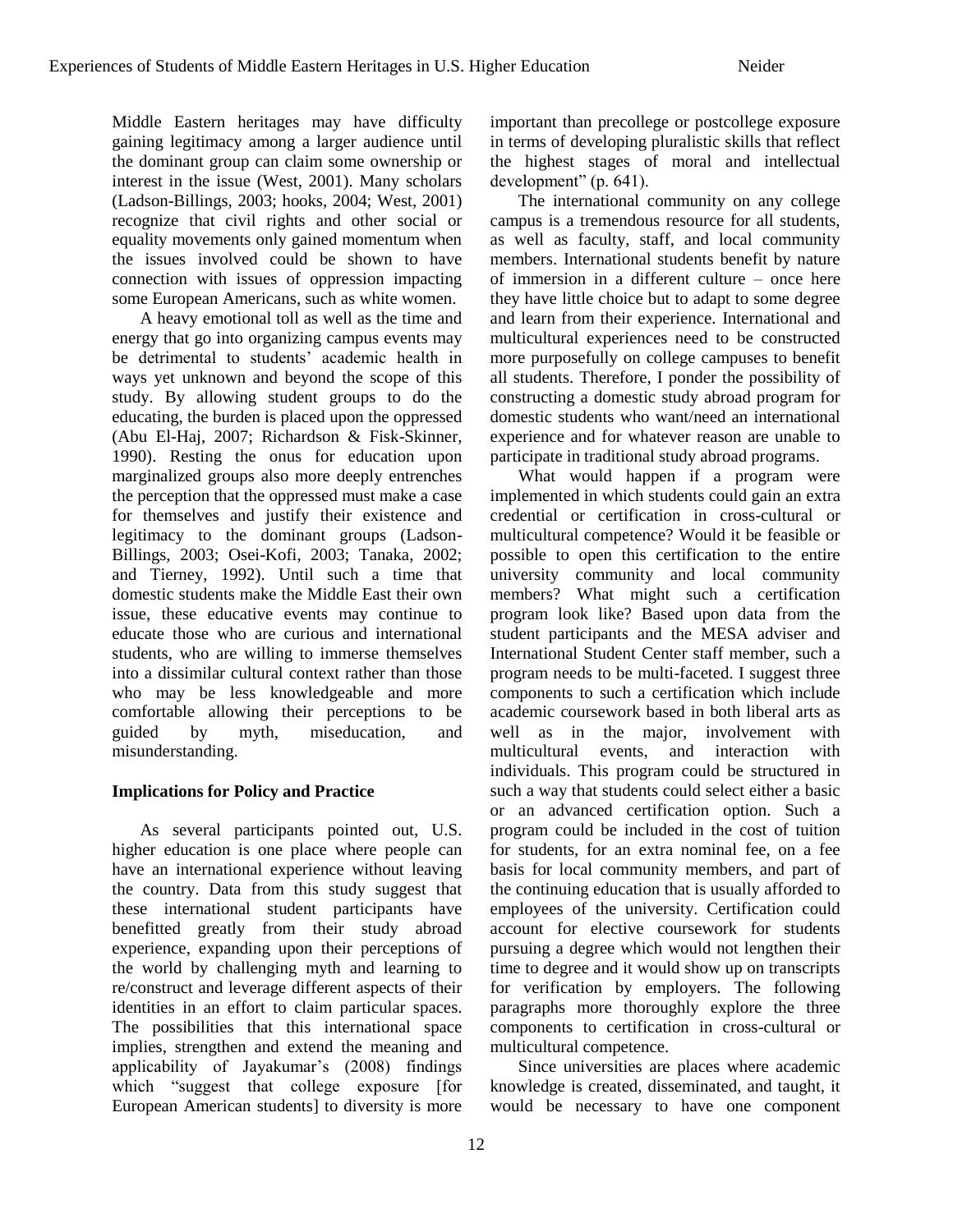include academic coursework. As I consider the coursework that would be necessary to prepare students in their chosen academic fields to be leaders within the world, I believe there are two parts to this portion of a certification. One part of the academic requirement would consist of two courses in liberal arts: History, Sociology, American Studies, Cultural Studies, Education, Comparative Ethnic Studies, anywhere students can gain a broad purview of a culture unlike their own while learning about the realities of the social lives of members of that group. The second part to the academic requirement would consist of two courses in the major that explore the experiences, history, and/or knowledge that non-European groups have contributed to the students' chosen major.

A second component to certification would incorporate first-hand knowledge of a group unlike themselves that students chose to learn more about, this might be called "Domestic Study Abroad." Individuals on the certification track also need to learn about a group from the group themselves. During one semester, students could sign up for 3-6 credits of independent study – or domestic study abroad credits. The advanced certification track would allow for students who chose a more in depth path to gain the experience and credit for being more deeply engaged with a group. This second component would require the students to become involved with a group unlike themselves. For example, for three credits, students could attend two multicultural events per month during the semester when the independent study was taken; this would constitute the basic certification. Students opting for the advanced track, would need to attend two multicultural events per month and become involved with a multicultural student group for a minimum of two hours per month. Students would register for six credits.

The final component involves one on one contact with multicultural individuals. For the purposes of this study, my suggestion is that domestic students gain experiences with non-English speaking, non-European, international students by becoming a mentor or English speaking partner, a "Cultural Exchange." On the campus where this study was conducted the International Student Center regularly recruits English language partners, domestic student

13

mentors, and facilitates English Conversation Tables that operates weekly. Frequently, the Center has unmet needs in pairing domestic students with international students. This type of experience would be beneficial for both the domestic and the international students. As Trice (2004) and others (Al-Sharideh & Goe, 1998; Ramsay, Jones, & Barker, 2007; Zajacova, Lynch, & Espenshade, 2005) have indicated, acculturation and English speaking ability help international students more quickly adjust to campus life and aids in their academic success. Although, much of this research can be critiqued for the types of questions asked and the assumed positionalities of the students, language and difference is still a mechanism by which non-European international students are othered or ignored on college campuses by domestic students. Further, as was evidenced by the international student participants in this study, interacting with their *American* counterparts on an individual level helped them challenge their own mythical understandings of the West and the United States. The same would likely hold true for domestic students who have little experience with persons unlike themselves (Jayakumar, 2008). Again, students could register for 3-6 credits of independent study, depending on which track they chose, and gain credit for their involvement with this certification program. Three credits would be indicative of 3 hours per week in the cultural exchange, while six credits would be indicative of 6 hours per week. At the end of these experiences, students could write a paper, much like students who participate in study abroad opportunities, where they apply their academic knowledge with their experiences within the groups. These ideas are by no means, all inclusive, they are but one possibility to a problem that continues to persist.

As scholars (Richardson & Fisk-Skinner, 1990) have demonstrated, when multiculturalism is valued at the state policy level, that priority translates to university level practices. If European American students are to benefit more fully from the international or multicultural communities on college campuses, perhaps such interactions should be purposely facilitated rather than left to chance. As campus programming is currently structured, those who already have the curiosity, some knowledge, or some sort of connection with the culture participate more regularly. Establishing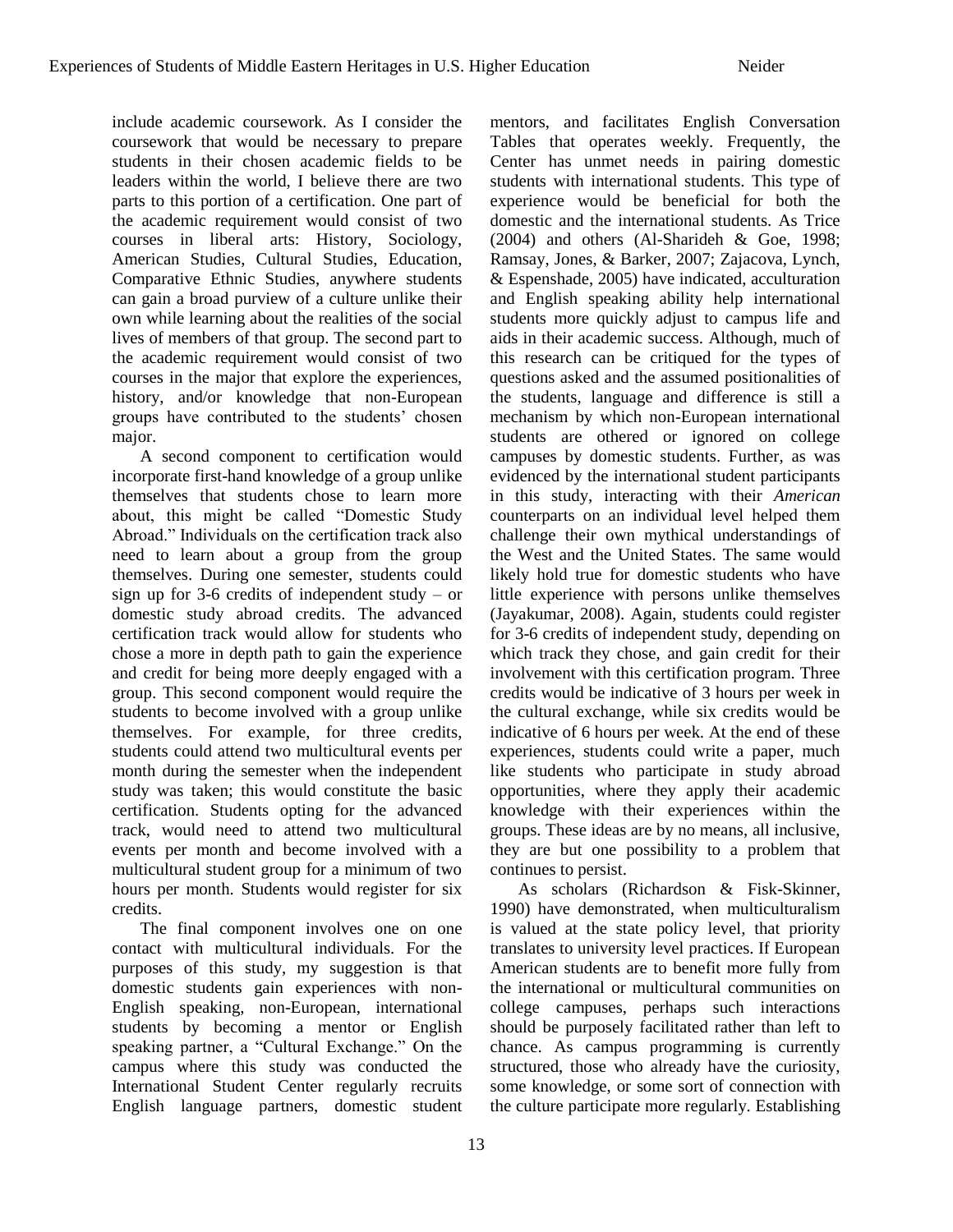certification programs, like the one described, might encourage individuals to gain knowledge of groups unlike themselves beyond the media sound bytes that typically ignore complex histories of the stories that are presented. This is necessary because, as Friedman (1992) states,

> [t]he common understanding of history, peculiar to modern Western society, is one that consists in a stream of events, a temporal continuum whose empirical existence is unquestionable…It is only necessary to point out that exercises in the deconstructions of events that turn out, on closer examination, to be heavily interpreted (e.g., the French Revolution and other revolutions) demonstrate the degree to which they are integral parts of the way in which we forge and reinforce our own identity. (p. 206)

Similarly, data from this study also suggests that it is through history that we come to forge and reinforce the identities of others.

# **Future Research Directions**

Through the background, theoretical framework, literature review, and the data analysis, I was able to more fully explore and expand upon how knowledge was constructed about members of this particular group and the consequences of that knowledge. I will continue to explore the origins and evolution of knowledge and how that impacts perceptions and interactions between people in society. Therefore, I will continue working with critical theoretical frameworks to unearth the systems of power and subordination that permeate society, influence interactions, and impact higher education as higher education is a conduit through which members of society come to learn about the world and others. Also, since it is becoming more important for all students to be able to communicate across cultural and ethnic differences (Jayakumar, 2008), it would be useful to explore how European American students learn about, engage with, and internalize ideas of multiculturalism and shape their ideas of difference.

To fully understand the experiences of a particular group of students or any of the other university actors I mentioned above, it is necessary to situate them within their own time, context, and history. It is necessary to gain an understanding of how they have been created by representations of history, policy, media, and peers. I agree with Tanaka (2002), Osei-Kofi (2003), and Fine, Weis, Weseen, and Wong (2003), that educational research can no longer pretend to be neutral. Instead, educational researchers must account for cultural, racial, and ethnic differences, unearth the systems that have created and sustained these differences, and open spaces for new imagining. My future directions for research will continue to make use of and develop the tools presented and utilized within this study to interrupt the hegemonies of research and scholarship that shape understandings of how universities work.

XYANTHE NEIDER received her Ph.D. from Washington State University in Higher Education Administration and Cultural Studies and Social Thought in Education in 2010. Her research explores the systems of power and oppression that exist within institutions and in turn, affect notions of multiculturalism and diversity. Xyanthe has won several awards; the most notable are the Washington State University Woman of Distinction Student Award and the American Educational Research Association – Critical Issues in Curriculum and Cultural Studies Graduate Student Paper Award.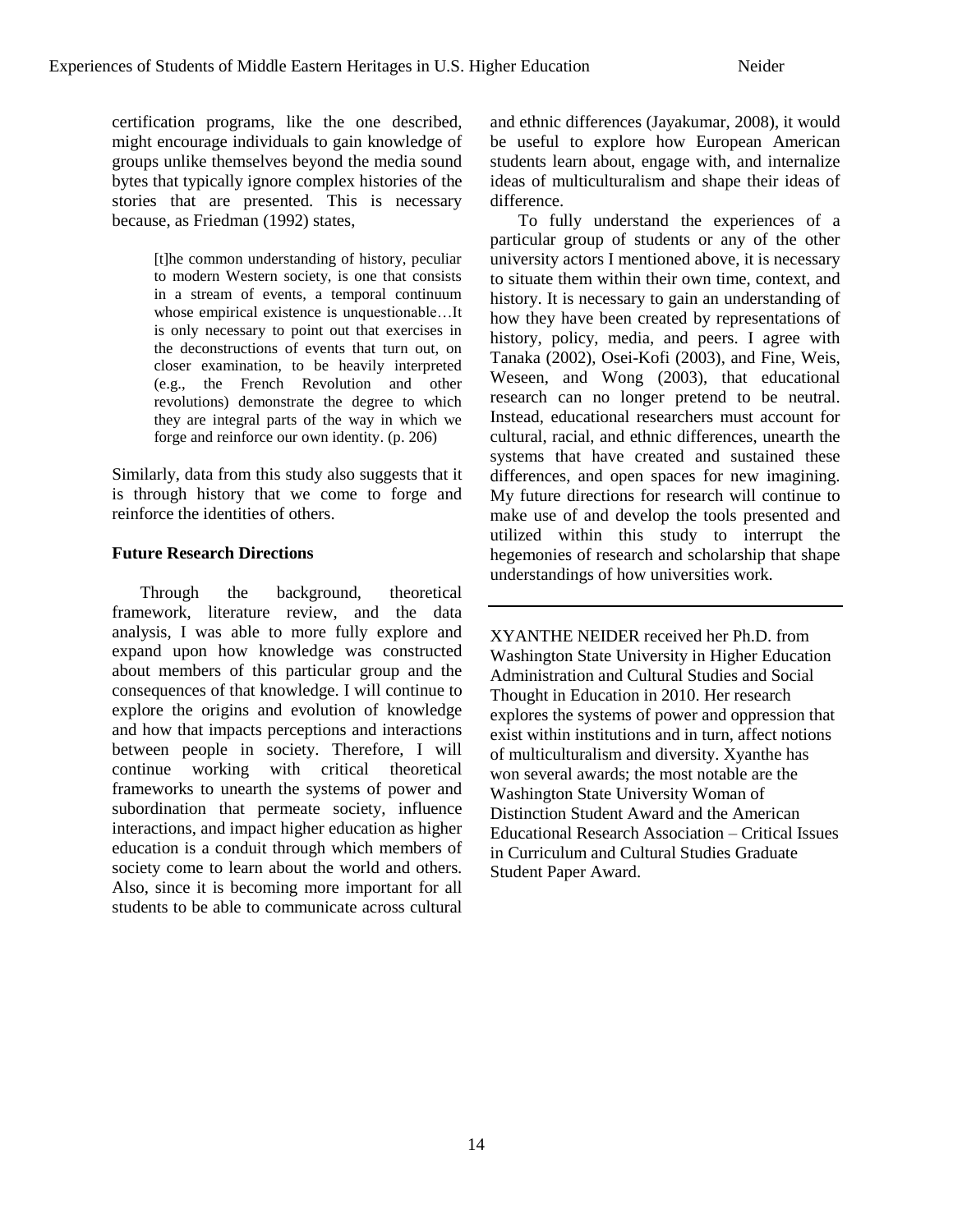# **References**

- Abu El-Haj, T. R. (2007). "I was born here, but my home, it's not here": Educating for democratic citizenship in an era of transnational migration and global conflict. *Harvard Educational Review*, *77*(3), 285- 316.
- Ainsworth-Darnell, J. W. & Downey, D. B. (1998). Assessing the oppositional culture explanations for racial/ethnic differences in school performance. *American Sociological Review*, *63,* 536-553.
- Al-Sharideh, K. A. & Goe, W. R. (1998). Ethnic communities within the university: an examination of factors influencing the personal adjustment of international students. *Research in Higher Education*, *39*(6), 699-725.
- Amundson, N. G. (2008). Wearing the hijab for the first time. *NDSU Magazine*, 9(1). http://www.ndsu.edu/ndsu/news/magazine/v ol09\_issue01/wearing\_hijab.shtml.
- Angrosino, M. V. (2005). Recontextualizing observation: Ethnography, pedagogy, and the prospects for a progressive political agenda. In N. K. Denzin & Y. S. Lincoln (Eds.). *The sage handbook of qualitative research* (3rd ed., pp. 729-746). Thousand Oaks, CA: Sage Publications.
- Appadurai, A. (1993). Patriotism and its futures. *Public Culture*, *5* (3), 411-429.
- Appadurai, A. (1995). Commodities and the politics of value. In B. Ashcroft, G. Griffiths, & H. Tiffin (Eds.), *The postcolonial studies reader* (2<sup>nd</sup> ed., pp. 417-420). New York, NY: Routledge. (Original work published 1986.)
- Appadurai, A. (1999). Disjuncture and difference in the global cultural economy. In S. During (Ed.), *The cultural studies reader*  $(2^{nd}$  ed., pp. 220-230). New York: Routeledge.
- Barker, C. (2005). *Cultural studies: Theory and practice* (2<sup>nd</sup> ed.) London: Sage.
- Barr, M. J. (2000). The importance of the institutional mission. In M. J. Barr, M.
- K. Desler, & Associates (Eds.), *The handbook of student affairs administration* (pp. 25-36). San Francisco, CA: Jossey-Bass.
- Bauman, Z. (2005). Identity in the globalizing world. In H. S. Shapiro & D. E. Purpel (Eds.), *Critical social issues in American education: Democracy and meaning in a globalizing world*  $(2^{nd}$  ed., pp. 443-454). Mahwah, NJ: Lawrence Erlbaum. (Original work published 2001).
- Bawer, B. (April 23, 2009). Heirs to Fortuyn? Europe's turn to the right. *Wall Street Journal*. http://online.wsj.com/article/SB1240435530
- 74744693.html. Ben-David, Esther. (2009) Europe's shifting immigration dynamic. *Middle East Quarterly*, Spring 2009, (pp. 15-94). http://www.meforum.org/2107/europeshifiting-immigration-dynamic.
- Bhabha, H. K. (1999). The postcolonial and the postmodern: The question of agency. In S. During (Ed.), *The cultural studies reader*  $(2<sup>nd</sup>$  ed., pp.189-208). New York: Routeledge.
- Bogdan, R. C. & Biklen, S. K. (2003). *Qualitative research for education: An introduction to theories and methods*. Boston, MA: Allyn and Bacon.
- Bok, D. (1982). *Beyond the ivory tower: Social responsibilities of the modern university*. Cambridge, MA: Harvard University Press.
- Bok, D. (1986). *Higher Learning*. Cambridge, MA: Harvard University Press.
- Bowen, H.R. (1999). Goals: The intended outcomes of higher education. In J. L. Bess & D. S. Webster (Eds.), *ASHE reader series: Foundations of American higher*   $e$ *ducation*  $(2<sup>nd</sup>$  ed., pp. 23-37). San Francisco: Jossey-Bass.
- Briggs, C. L. (1996). The politics of discursive authority in research on the "invention of tradition‖. *Cultural Anthropology, 11*(4), 435-469.
- Buck-Morss, S. (2003). *Thinking past terror*. New York: Verso.
- Butler, J. (2008). Sexual politics torture and secular time. *British Journal of Sociology*, *59*(1), 1-23.
- Carnegie Classifications. (n.d.) The Carnegie foundation for the advancement of teaching.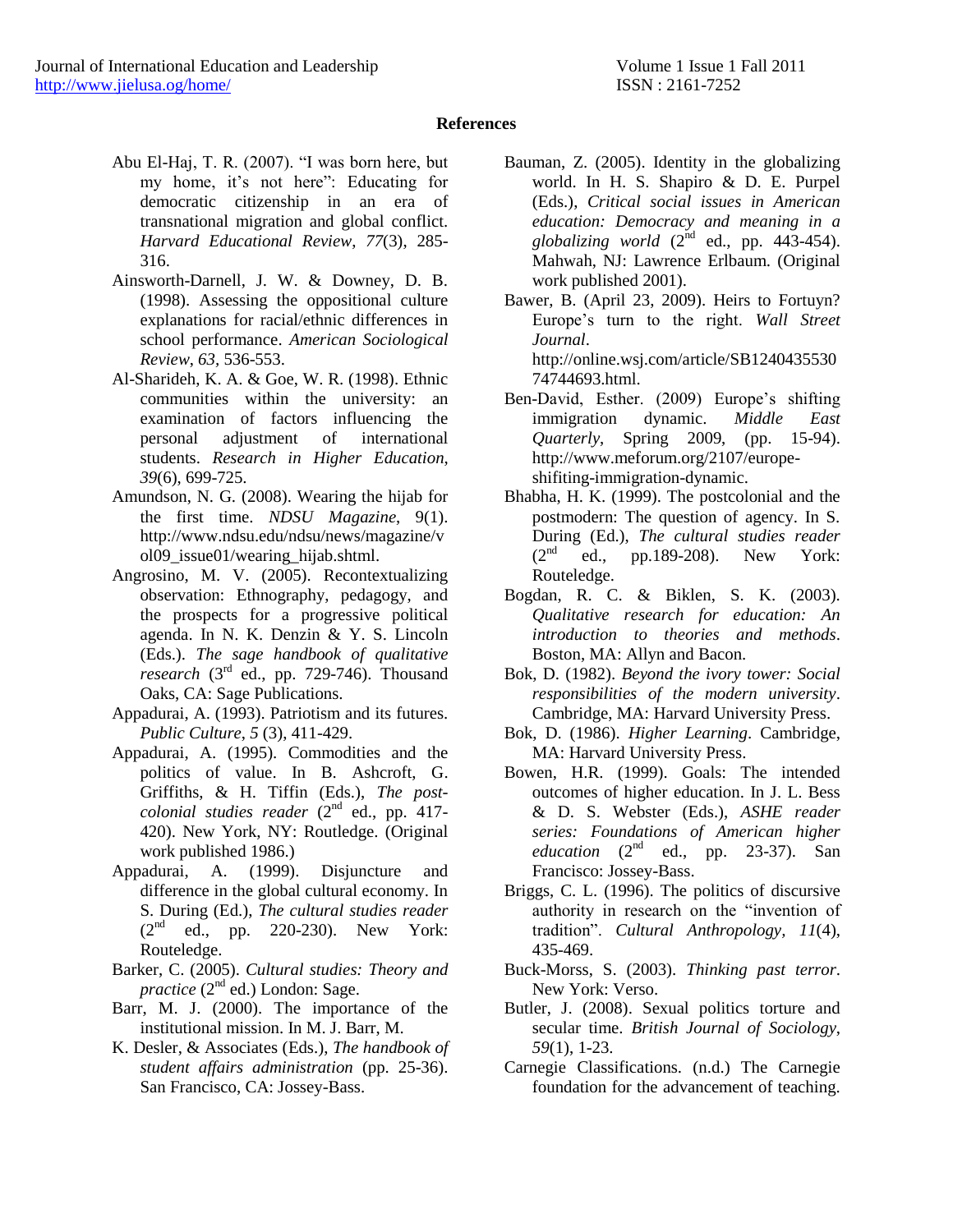http://www.carnegiefoundation.org/classific ations/sub.asp?key=782.

- Crapanzano, V. (1991). The postmodern crisis: Discourse, parody, memory. *Cultural Anthropology*, 6(4), 431-446.
- Cross, W. E., Jr. (1995). The psychology of Nigrescence: Revising the Cross model. In J. G. Pnterotto, J. M. Casas, L. A. Suzuki, & C. M. Alexander (Eds.), *Handbook of multicultural counseling* (pp. 93-122). Thousand Oaks, CA: Sage.
- De Jorio, R. (2006). Introduction to special issue: Memory and the formation of political identities in West Africa. *Africa Today*, 52(4), v-ix.
- DuBois, W.E.B. (1903/1996). *The souls of black folk*. New York, NY: Penguin Books.
- Einarson, M. K. & Matier, M. W. (2005). Exploring race differences in correlates of seniors' satisfaction with undergraduate education. *Research in Higher Education*. 46(6), p. 641-676.
- El-Khawas, E. (2003). The many dimensions of student diversity. In S. R. Komives, D. B. Woodward, Jr., & associates (Eds.), *Student services: A handbook for the profession* (pp. 45-62), San Francisco: Jossey-Bass.
- Federal Bureau of Investigation (2009). Uniform Crime Report. Retrieved 9/26/2009, from http://www.fbi.gov/ucr/ucr.htm.
- Fine, M., Weis, L., Weseen, S. & Wong, L. (2003). For whom? Qualitative research, representation, and social responsibilities. In N. K. Denzin & Y. S. Lincoln (Eds.), *The landscape of qualitative research: Theories and issues* (2<sup>nd</sup> ed.), (pp. 167-207). Thousand Oaks, CA: Sage Publications.
- Fontana, A. & Frey, J. H. (2005). The interview: From neutral stance to political involvement. In N. K. Denzin & Y. S. Lincoln (Eds.). *The sage handbook of qualitative research* (3rd ed.), (pp. 695-728). Thousand Oaks, CA: Sage Publications.
- Friedman, J. (1992). Myth, history, and political identity. *Cultural Anthropology*, 7(2), 194- 210.
- Geiger, G. (2000). *The American college in the Nineteenth Century*. Nashville, TN: Vanderbilt University Press.
- Giddens, A. (2003). The globalizing of modernity. In D. Held and A. McGrew

(Ed.s), *The global transformations reader: An introduction to the globalization debate*  $(2<sup>nd</sup>$  ed., pp. 60-66). Malden, MA: Polity Press.

- Graham, H. D. & Diamond, N. (1997). *The rise of American research universities: Elites and challengers in the postwar era*. Baltimore, MD: The Johns Hopkins University Press.
- Gupta, A. & Ferguson, J. (1992). Beyond "culture": Space, identity, and the politics of difference. *Cultural Anthropology*, 7(1), 6- 23.
- Hamrick, R.A.; Evans, N.J.; & Schuh. (2002). *Foundations of student affairs practice: How philosophy, theory, and research strengthen educational outcomes*. San Francisco: Jossey-Bass.
- Hardt, M. & Negri, A. (2000). *Empire*. Cambridge, MA: Harvard University Press.
- Hartley, V.H. (2004). How college affects students' religious faith and practice: A review of research. *The College Student Affairs Journal*, 23, 111-119.
- Hate Free Zone Campaign of Washington (n.d.). http://www.hatefreezone.org/article.php?list  $=$ type $&$ type $=$ 68.
- Howe, K. R. (1998). The interpretive turn and the new debate in education. *Educational Researcher*, 27(8), 13-20.
- Hoeveler, J. D. (2002). *Creating the American mind: Intellect and politics in the colonial colleges*. Lanham, MD: Rowman & Littlefield Publishers.
- hooks, b. (2004). Choosing the margin as a space of radical openness. In S. Harding (Ed.), *The feminist standpoint theory reader: Intellectual and political controversies* (pp. 153-159). New York, NY: Routledge.
- Hurtado, S. (1996). The campus racial climate: Contexts of conflict. In Turner et.al. (Eds.), *Racial and ethnic diversity in higher education* (pp. 485-506). Needham Heights: Simon & Schuster.
- Hurtado, S., Milem, J. E., Clayton-Pedersen, A. R., & Allen, W. R. (1998). Enhancing campus climates for racial/ethnic diversity: Educational policy and practice. *The Review of Higher Education* 21(3), pp. 279-302.

Institute for International Education (2008)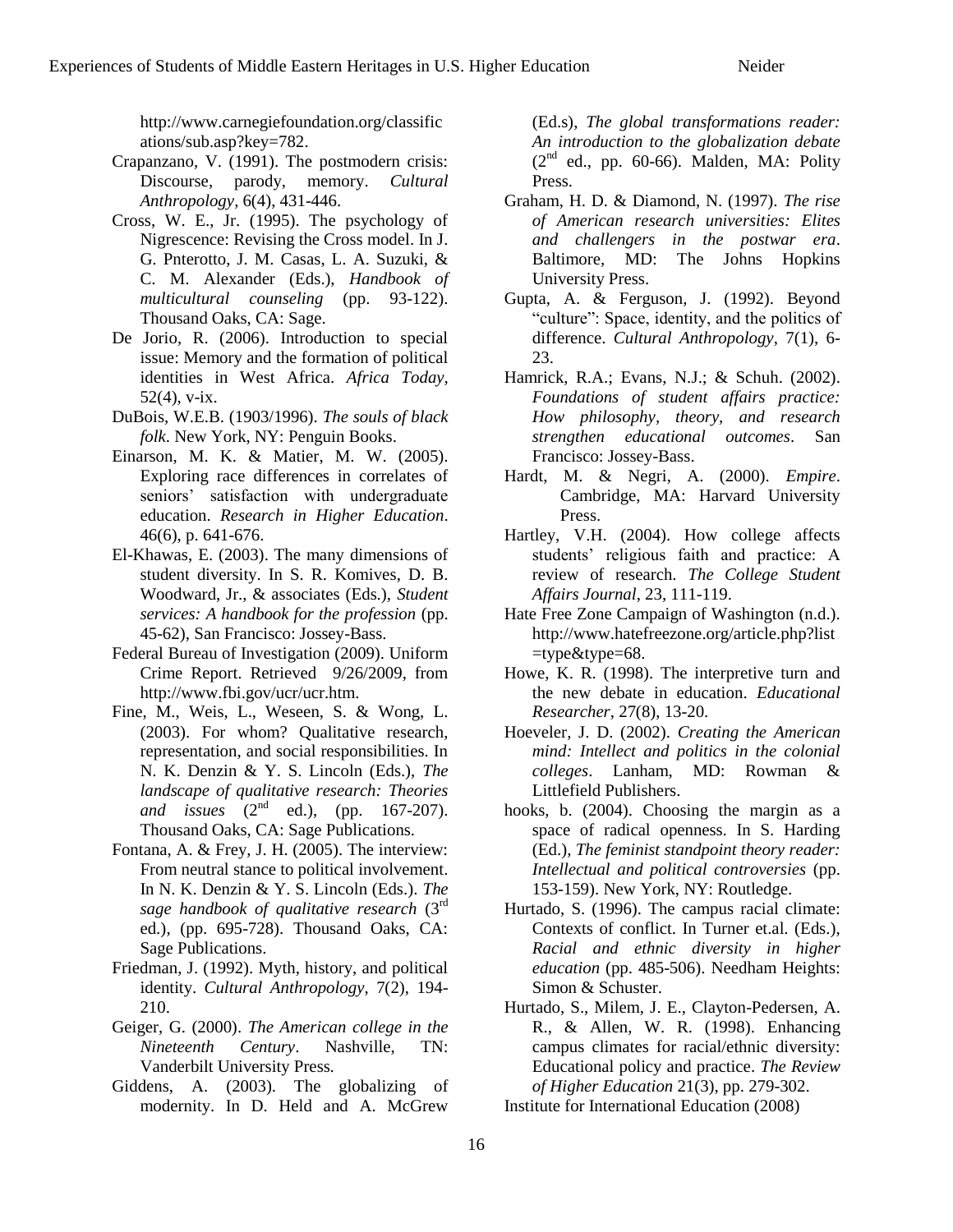- Jayakumar, U. M. (2008). Can higher education meet the needs of an increasingly diverse and global society? Campus diversity and cross-cultural workforce competencies. *Harvard Educational Review*, 78(4), 615- 651.
- Kalsner, L. & Pistole, M. C. (2003). College adjustment in a multiethnic sample: attachment, separation-individuation, and ethnic identity. *Journal of College Student Development* 44(1), 92-109.
- Kuh, G. D. (2000). Understanding campus environments. In M. J. Barr, M. K. Desler, & Associates (Eds.), *The handbook of student affairs administration* (pp. 50-72). San Francisco, CA: Jossey-Bass.
- Ladson-Billings, G. (2003). New directions in multicultural education: Complexities, boundaries, and critical race theory. In J. A. Banks & C. A. McGee-Banks (Eds.), *Handbook of research on multicultural education* ( $2^{nd}$  ed.), (pp. 50-65).
- Kuh, G. D. (2000). Understanding campus environments. In M. J. Barr, M. K. Desler, & Associates (Eds.), *The handbook of student affairs administration* (pp. 50-72). San Francisco, CA: Jossey-Bass.
- Lather, P. (2007, October). *Getting lost: Social science and/as philosophy*. George Kneller Lecturer at the American Educational Studies Association Conference, Cleveland, OH.
- Leonardo, Z. (2004). The souls of white folk: Critical pedagogy, whiteness studies, and globalization discourse. In G. Ladson-Billings & D. Gillborn (Eds.), *The RoutledgeFalmer reader in multicultural education* (pp. 117-136). New York: RoutledgeFalmer. (Originally published in 2002.)
- Lesko, N. (2001). *Act your age! A cultural construction of adolescence*. New York: Routeledge.
- Levine, A. (1993). *Higher learning in America: 1980-2000*. Baltimore, MD: The Johns Hopkins University Press.
- Levine, A. (1999). Diversity on campus. In B. A. Jones (Series Ed.) & J. L. Bess & D. S. Webster (Vol. Eds.) *ASHE reader series: Foundations of American higher education*

 $(2<sup>nd</sup>$  ed., pp. 38-44). Needham Heights, MA: Simon & Schuster Custom Printing.

- Locks, A. M.; Hurtado, S.; Bowman, N. A.; & Oseguera, L. (2008). Extending notions of campus climate and diversity to students' transition to college. *The Review of Higher Education*, 31 (3), 257-286.
- Love, P. & Talbot, D. (1999). Defining spiritual development: A missing consideration for student affairs. *NASPA Journal*, 37(1), 361- 375.
- Lucas, C. J. (1994). *American higher education: A history*. New York: St. Martin's Griffin.
- Martinez Aleman, A. M. & Salkever, K. (2003). Mission, multiculturalism, and the liberal arts college: A qualitative investigation. *The Journal of Higher Education*, 74(5), 563- 596.
- McEwen, M. K., Roper, L, Bryant, D., & Langa, M. (1990). Incorporating the development of African-American students into psychosocial theories of student development. *Journal of College Student Development*, 31, 429-436.
- McRee, T. K. & Cooper, D. L. (1998). Campus environments for gay, lesbian, and bisexual students at southeastern institutions of higher education. *NASPA Journal*, 36(1), 48-60.
- Meyer, M. A. (2004). *Ho'oulu our time of becoming: Hawaiian epistemology, and early writings* (2nd ed.) Honolulu, HI: ‗Ai Pōhaku Press.
- Mohanty, C. T. (1984). Under Western eyes: Feminist scholarship through colonial discourse. *boundary 2*, 12(3), 333-358.
- Moses, M. S. (2007). The media as educators, educational research, and autonomous deliberation. *Peabody Journal of Education*, 82(1), 150-165.
- Miles, M. B. & Huberman, A. M. (1984). *Qualitative data analysis: A sourcebook of new methods*. Beverly Hills, CA: Sage Publications.
- Moneta, L. & Kuh, G.D. (2005). When expectations and realities collide: Environmental influences on student expectations and student experiences. In T.E. Miller, et.al (Eds.). *Promoting reasonable expectations: Aligning student and institutional views of the college*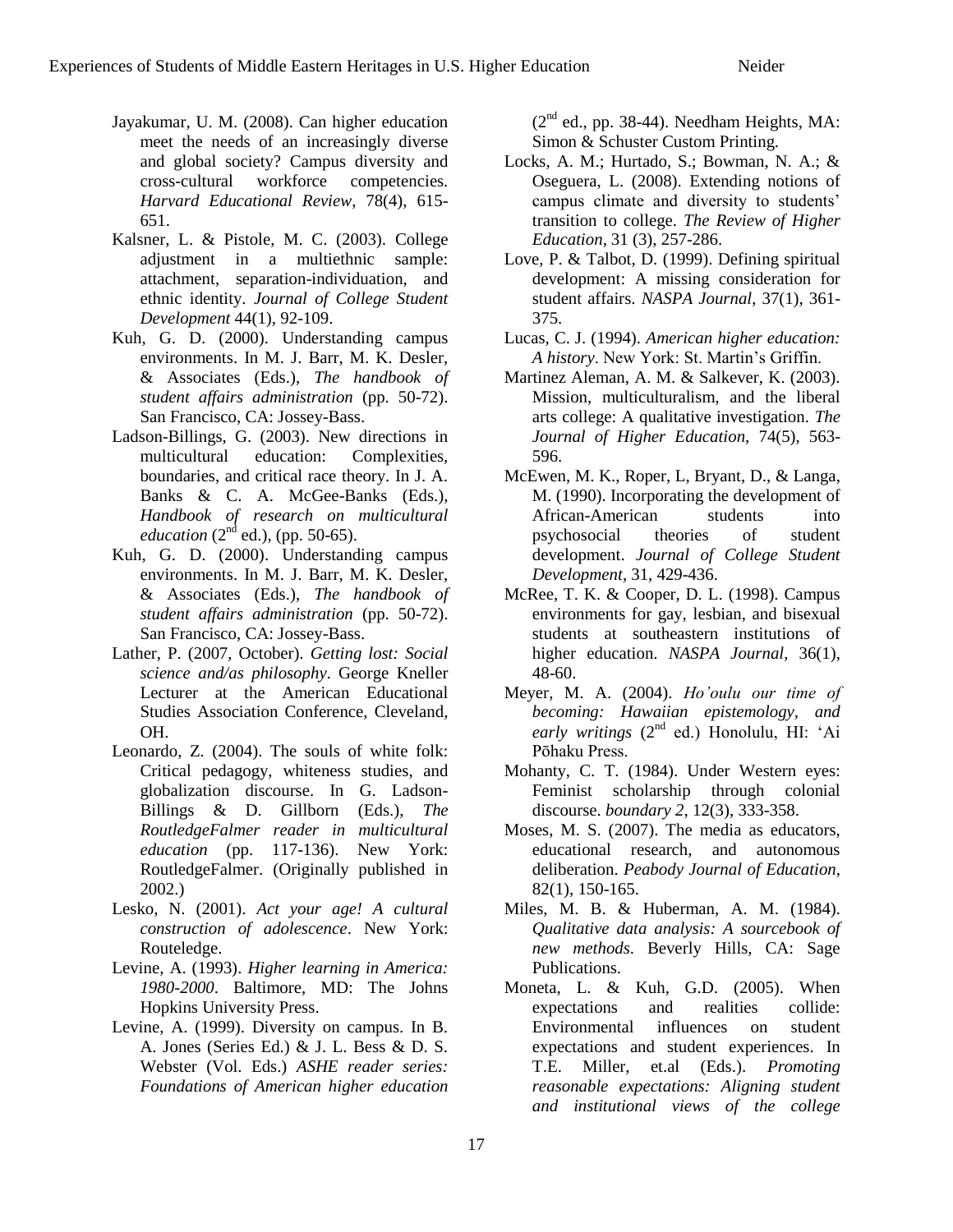*experience* (pp. 65-83). San Francisco: Jossey-Bass.

- Neider, X. (2009). From a United States standpoint: Researching Muslim higher education students. In F. N. Seggie & R. O. Mabokela (Ed.s) *Islam and higher education in transitional societies*. Rotterdam, Netherlands: Sense Publishers.
- Osei-Kofi, N. (2003). Whose "I/Eye" counts?: The reproduction of mythical master narratives. *The Review of Higher Education*, 26(4), 487-496.
- Parks, S. (2005). The journey toward mature adult faith: A model. In M. E. Wilson & L. E. Wolf-Wendel (Eds.), *ASHE reader of college student development theory* (pp.139- 152), Upper Saddle River, NJ: Pearson.
- Pope, R. L. (2000). The relationship between psychosocial development and racial identity of college students of color. *Journal of College Student Development*, 41(3), 302- 312.
- Pritchard, M. E. & Wilson, G. S. (2003). Using emotional and social factors to predict student success. *Journal of College Student Development*, 44(1), 18-28.
- Rajagopalan, K. (2008). *Muslims of metropolis: The stories of three immigrant families in the West*. New Brunswick, NJ: Rutgers University Press.
- Ramsay, S., Jones, E., & Barker, M. (2007). Relationship between adjustment and support types: Young and mature-aged local and international first year university students. *Higher Education*, 54, 247-265.
- Richardson, Jr., R. C. & Fisk-Skinner, E. (1990). Adapting to diversity: Organizational influences on student achievement. *The Journal of Higher Education*, 61(5), 485- 511.
- Rhee, J. & Danowitz-Sagaria, M. A. (2004). International students: Constructions of imperialism in the *Chronicle of Higher Education*. *The Review of Higher Education*, 28(1), 77-96.
- Rosovsky, H. (1990). *The university: An owner's manual*. New York: W.W. Norton & Company.
- Rund, J. A. (2002). The changing context of campus safety. In C. K. Wilkinson & J. A. Rund (Eds.) *New directions in student services: Special issue: Addressing contemporary campus safety issues* (pp. 3- 10). New York: Wiley.
- Rury, J. L. (2002). *Education and social change: Themes in the history of American schooling*. Mahwah, NJ: Lawrence Erlbaum Associates.
- Said, E. W. (1979). *Orientalism*. London: Vintage.
- Sameshima, P. (2007). *Seeing Red: A pedagogy of parallax, an epistolary bildungsroman on artful scholarly inquiry*. Youngstown, NY: Cambria Press.
- Scheurich, J. J. (2001). *Research method in the postmodern*. (2<sup>nd</sup> ed.) New York: Routledge Falmer.
- Saukko, P. (2005). Methodologies for cultural studies: An integrative approach. In N. K. Denzin & Y. S. Lincoln (Eds.). *The sage handbook of qualitative research* (3<sup>rd</sup> ed.), (pp. 343-356). Thousand Oaks, CA: Sage Publications.
- Smedley, B. D., Myers, H. F., & Harrell, S. P. (1993). Minority-stresses and the college adjustment of ethnic minority freshman. *The Journal of Higher Education*, 64(4), 434- 452.
- Smith, L. T. (2006). *Decolonizing methodologies: Research and indigenous peoples.* London: Zed Books.
- Southern Poverty Law Center (2008). http://www.splcenter.org.
- Spivak, G. C. (1999). Scattered speculations on the question of cultural studies. In S. During (Ed.), *The cultural studies reader*  $(2^{nd}$  ed.), (pp.169-188), New York: Routeledge.
- Spring, J. (2006). *The intersection of cultures: Multicultural education in the United States*  and the global community  $(3<sup>rd</sup>$  ed.). Mahwah, NJ: Lawrence Erlbaum Associates.
- Spring, J. (2007). *Deculturalization and the struggle for equality: A brief history of the education of dominated cultures in the United States* (5<sup>th</sup> ed.) Boston, MA: McGraw-Hill.